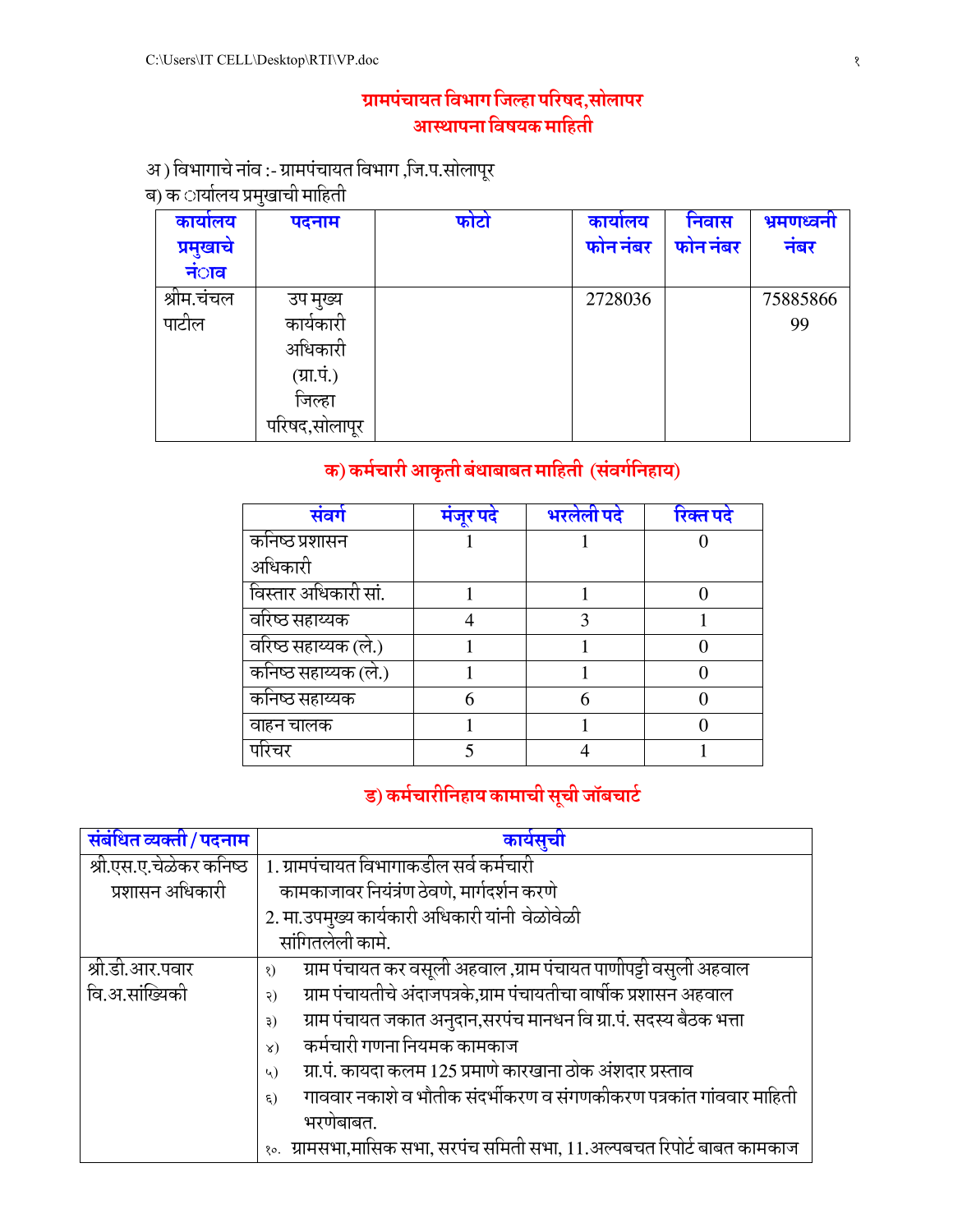|                         | मालमत्ता कक्षाकडील सर्व कामकाज, जैवविविधता,लोकशाही पंधरवडा, ग्राम                  |
|-------------------------|------------------------------------------------------------------------------------|
|                         | सामाजिक परिवर्तन अभियान, दहन दफन भुमी जागा देणेबाबत,गायरान गावठाण जागा             |
|                         | देणेबाबत,सौर कृषि योजना,महावितरण उपकेंद्रास जागा देणेबाबत.                         |
| श्रीम.एन.ए.शिरूरकर      | कार्यालयीन आस्थापना व वि.अ (सां/पं),ग्राविअ ग्रामसेवक यांचे गट विमा से.नि. प्रकरणे |
| व.सहा.                  |                                                                                    |
| श्री.जी.आर.पाटील        | राष्ट्रीय ग्राम स्वराज अभियान                                                      |
| व.सहा.                  |                                                                                    |
| श्री.के.के. सय्यद व.सहा | 1)जि.प.मूळ,उपकर वाढीव उपकर,स्थाकिकउपकर सापेक्षा अनुदान ,पं.स.उपकर                  |
|                         | अनुदान ,ग्रा.पं.उपकर अनुदान ,पत्रव्यवहार,महसूल अनुदान,2)अतिकालीन भत्ता बिले        |
|                         | ,कार्यालयीन वेतन देयके,प्रवास भत्ता देयके.कार्यालयीन धनपाल व अर्थविभागाशी          |
|                         | निगडीत सर्व कामकाज. 3)14 वा वित्त आयोग (ग्रा.पं.स्तर) 15 वा वित्त आयोग बाबत        |
|                         | सर्व कामकाज. 4)प्रलंबित अग्रीम वसुलीबाबत .4. आपले सरकार योजना 5)पं.स.वाहन          |
|                         | इंधन व दुरुस्ती अनुदान देखभाल देयक 6)जि.प.ग्रामपंचायत मुद्रांक शुल्क अनुदान        |
|                         | पत्रव्यवहार. 7)भांडार,टेलिफोन बिल.8) ग्रामनिधी                                     |
| श्री.पी.पी.भांडारकर     | ग्रामपंचायत लेखा परिक्षण, ग्राम सामाजिक परिवर्तन अभियान.                           |
| व.सहा. (ले)             |                                                                                    |
| श्री.जी.आर. कांबळे      | 1.तिर्थक्षेत्र विकास आराखडा , डीव्हीडीएफ, महालेखाकार मुंबई, पंचायत राज कमिटी,      |
| क.सहा. (ले)             | स्थानिक निधी लेखा आयुक्त पुणे जि.प.पुणे, अंतर्गत लेखा परिक्षण                      |
| श्री.एम.डी.माने क.सहा.  | 1.विस्तार अधिकारी/ग्रामसेवक/ग्रामविकास अधिकारी यंाची खाते निहाय चौकशी              |
|                         | प्रकरणे.                                                                           |
| श्री. पी.के.देवळेक.सहा. | 1)कोटर् केस , 10% ग्रामपंचायत कर्मचारी                                             |
| श्री.एस.ए शेख क.सहा     | 1)सरंपच सदस्य यांचे राजीनामे अविश्वास ठराव रिक्त पदे, ग्रामपंचायत अधिनियम          |
|                         | 1958 मधील 39 नुसार कारवाई करणे व ग्रामपंचायत सरपंच मुंबई ग्रामपंचायत               |
|                         | अधिनियम 1958 मधील 14 नुसार कारवाई करणे, ग्रामंचायत विभाजन                          |
|                         | निवडणूकीबाबत कामकाज, आठवडा बाजार, ग्रामपंचायत प्रशासक नेमणे.                       |
| श्रीम.एस.पी.पंगुडवाले   | 1) बारनिशी आवक जावक विभागाकडील संपूर्ण कामकाज ,साप्ताहीक गोषवारा व                 |
| क.सहा                   | मा.लोकायुक्त/ शासकीय /अर्धशासकीय /आयुक्त/ अ.शा. / मंत्री महोदय /आमदार              |
|                         | /खासदार यांचकडील पत्रव्यवहार                                                       |
| श्रीम.आर.आर.प्रथमशेट्टी | 1.विस्तार अधिकारी/ग्रामसेवक/ग्रामविकास अधिकारी यांचे वै देयक, व अंतिम व            |
|                         | अग्रीम भनिनि 2)ग्रामपंचायत तक्रारी ग्रामसेवक,सरपंच, व लोकशाही                      |
|                         | दिन,लोकआयक्त,माहितीचा अधिकार, मा. आयुक्त सााे.,मा. मंत्री महोदय,मा.                |
|                         | जिल्हाधिकारी कार्यालय यांचेकडील प्राप्त तक्रारी निवारण.                            |
| श्री.एन.एन गायकवाड      | 1) विस्तार अधिकारी (पं/सां)आस्थापंना 2 अ ग्रामसेवक/ ग्रामविकास अधिकारी             |
| क.सहा.                  | आस्थापना                                                                           |

कलम2एच

नमुना (अ)

माहितीचा अधिकार अधिनियम 2005 अन्वये विभागवार लोकप्राधिकारी यांची यादी.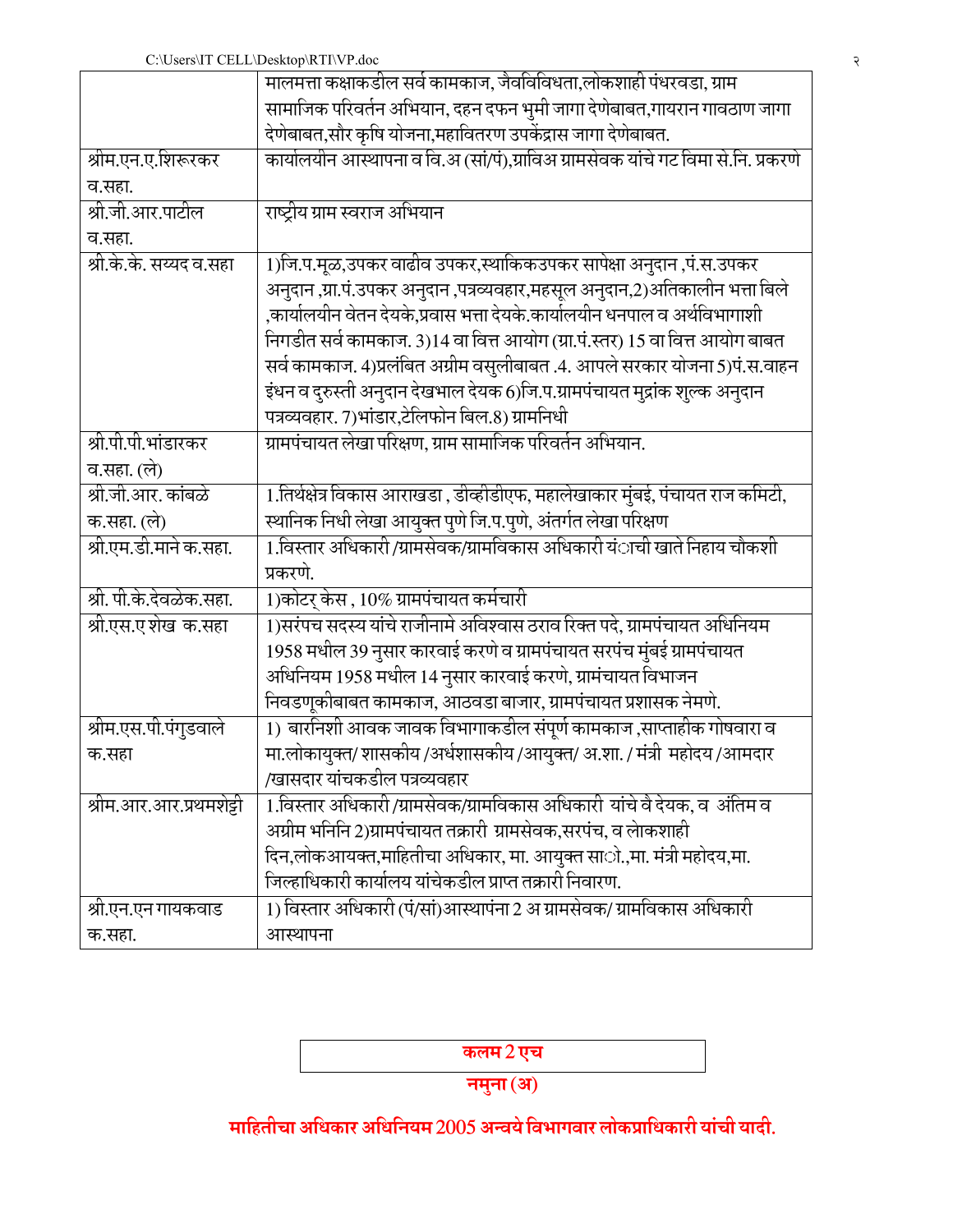#### कलम 2 एच शासकीय विभागाचे नांव :- ग्राम पंचायत विभाग, जिल्हापरिषद सोलापुर.

| ः अ         | लोक प्राधिकारी संस्था | सस्था प्रमुखाचे पदनाम       | ठिकाण/पत्ता           |
|-------------|-----------------------|-----------------------------|-----------------------|
| <u>क्र.</u> |                       |                             |                       |
|             | ग्रामपचायत विभाग      | ं उपमुख्य कार्यकारी अधिकारी | जिल्हा परिषद, सोलापूर |
|             | ोज.प.सोलापूर          | (ग्रामपचायत)                |                       |

## कलम2एच

नमुना (ब)

## शासनाकडून पुरेसा निधी प्राप्त लोकप्राधिकारी यांची यादी.

कलम2एच

शासकिय विभागाचे नांव :-ग्राम पंचायत विभाग, जिल्हापरिषद सोलापुर.

कलम 2 (B) (i) (ii) (अंतर्गत)

| अ.          | लोक प्राधिकारी संस्था | सस्था प्रमुखाचे पदनाम     | ाठकाण/पत्ता           |
|-------------|-----------------------|---------------------------|-----------------------|
| <u>क्र.</u> |                       |                           |                       |
|             | ्ग्रामपचायत विभाग     | उपमुख्य कार्यकारी अधिकारी | जिल्हा परिषद, सोलापूर |
|             | ोज.प.सोलापूर          | (ग्रामपचायत)              |                       |

कलम  $4(1)(b)(i)$ 

## जिल्हा परिषद, सोलापूर येथील ग्रामपंचायत विभाग कार्यालयातील कार्ये व कर्तव्ये यांचा तपशील

| कार्यालयाचे नांव                                       |                               | :- ग्रामपंचायत विभाग, जिल्हा परिषद, सोलापूर.                                  |
|--------------------------------------------------------|-------------------------------|-------------------------------------------------------------------------------|
| पत्ता                                                  | $1 - 1 - 1$                   | जिल्हा परिषद, सोलापूर.                                                        |
| कार्यालय प्रमुख<br>$\sim 10^{-10}$ and $\sim 10^{-10}$ |                               | <b>उपमुख्य</b> कार्यकारी अधिकारी (ग्रामपंचायत)                                |
| शासकिय विभागाचे नांव                                   |                               | :- <b>ग्रामपंचायत</b> विभाग                                                   |
|                                                        |                               | <b>कोणत्या मंत्रालयातील खात्याच्या अधिनस्त :-ग्राम</b> विकास व जलसंधारण विभाग |
| कार्यक्षेत्र:- जिल्हा                                  |                               | भौगोलिक :-<br>कार्यानुरुप                                                     |
| विशिष्ट कार्य                                          | $1 - 1$                       | <b>ग्रामपंचायत</b> स्तरावर सर्व योजना राबविणे                                 |
| विभागाचे ध्येय/धोरण :-                                 |                               | <b>ग्रामपंचायत</b> स्तरावरील संपूर्ण विकास                                    |
| धोरण                                                   |                               | :- ग्रामपंचायत स्तरावरील संपूर्ण विकास करणे,                                  |
|                                                        |                               | ग्रामीण भागातील लोकांच्या अडचणी निवारण करणे                                   |
|                                                        |                               | व आस्थापना विषयक बाबीसंबंधी कामकाज.                                           |
| सर्व संबंधित कर्मचारी<br>$\mathbf{L}$                  |                               |                                                                               |
| कार्ये                                                 |                               | :- ग्रामपंचायत स्तरावरील संपूर्ण विकास करणे,                                  |
|                                                        |                               | ग्रामीण भागातील लोकांच्या अडचणी निवारण करणे                                   |
|                                                        |                               | व आस्थापना विषयक बाबीसंबंधी कामकाज.                                           |
| कामाचे विस्तृत स्वरुप                                  | $\mathbb{H}^{\mathbb{Z}}$     | <b>पंचायत</b> समिती व ग्रामपंचायत स्तर                                        |
| मालमत्तेचा तपशील                                       | $\mathbb{H}^{\mathbb{Z}}$     | <b>इमारती</b> व जागेचा तपशील                                                  |
| उपलब्ध सेवा                                            | $\mathcal{L}^{\mathcal{L}}$ . | <b>ग्रामीण</b> भागातील लोकांच्या अडीअडचणी                                     |
|                                                        | सोडविणेची सेवा                |                                                                               |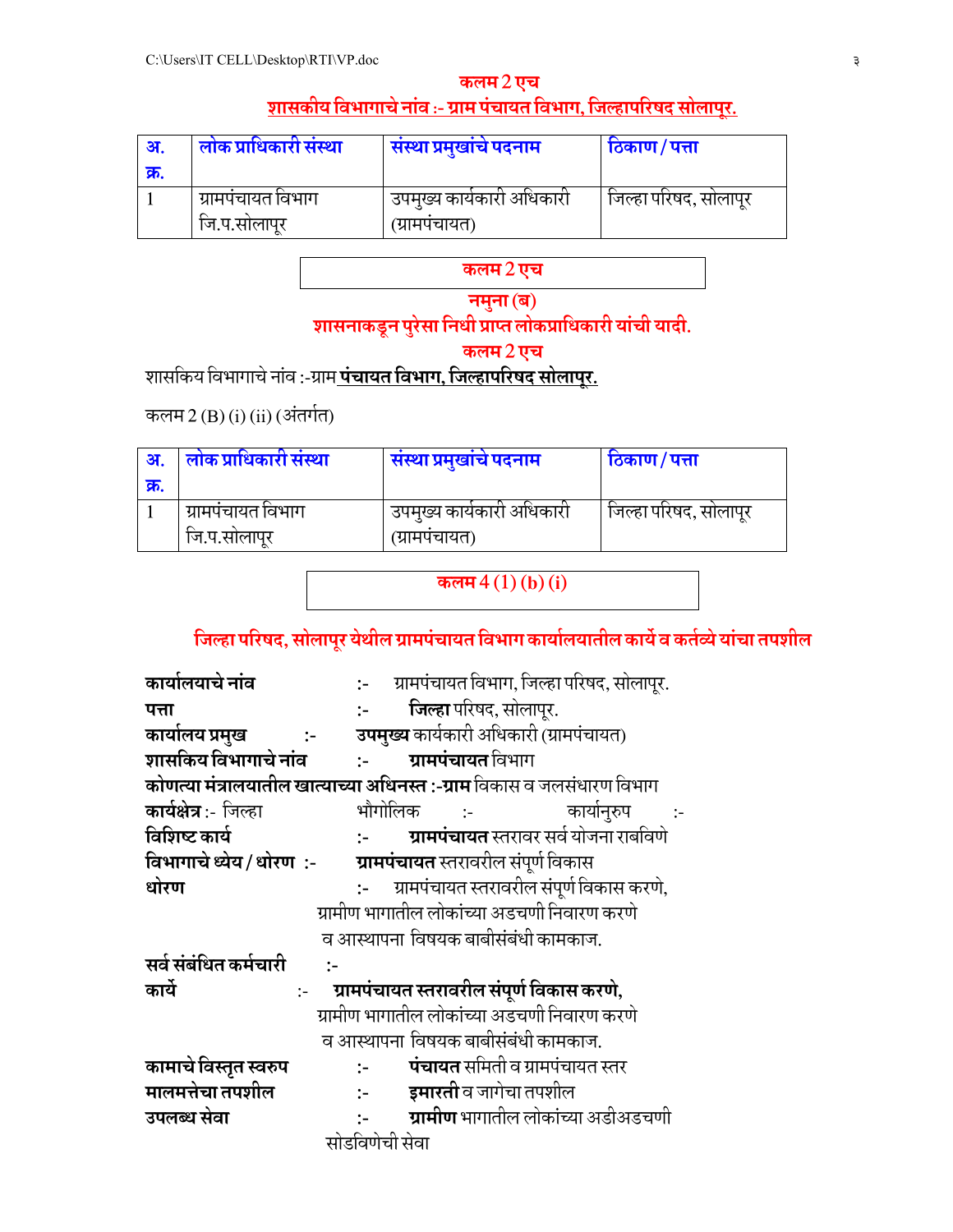संस्थेच्या संस्थेच्या संरचनात्मक तक्त्यामध्ये कार्यक्षेत्राचे प्रत्येक स्तरावरचे तपशील :- ग्रामपंचायत विभाग, पंचायत समिती मार्फत ग्रामपातळीवरील कामकाज.

कार्यालयीन दुरध्वनी क्रमांक व वेळा :- 2728036 वेळ :- सकाळी 9.45 ते सायं.6.15 साप्ताहिक सुट्टी व विशिष्ट सेवेसाठी ठरविलेल्या वेळा :- रविवार , विशिष्ट सेवेनुरुप वेळा ठरविल्या जातात.

संस्थेचा प्रारुप तक्ता

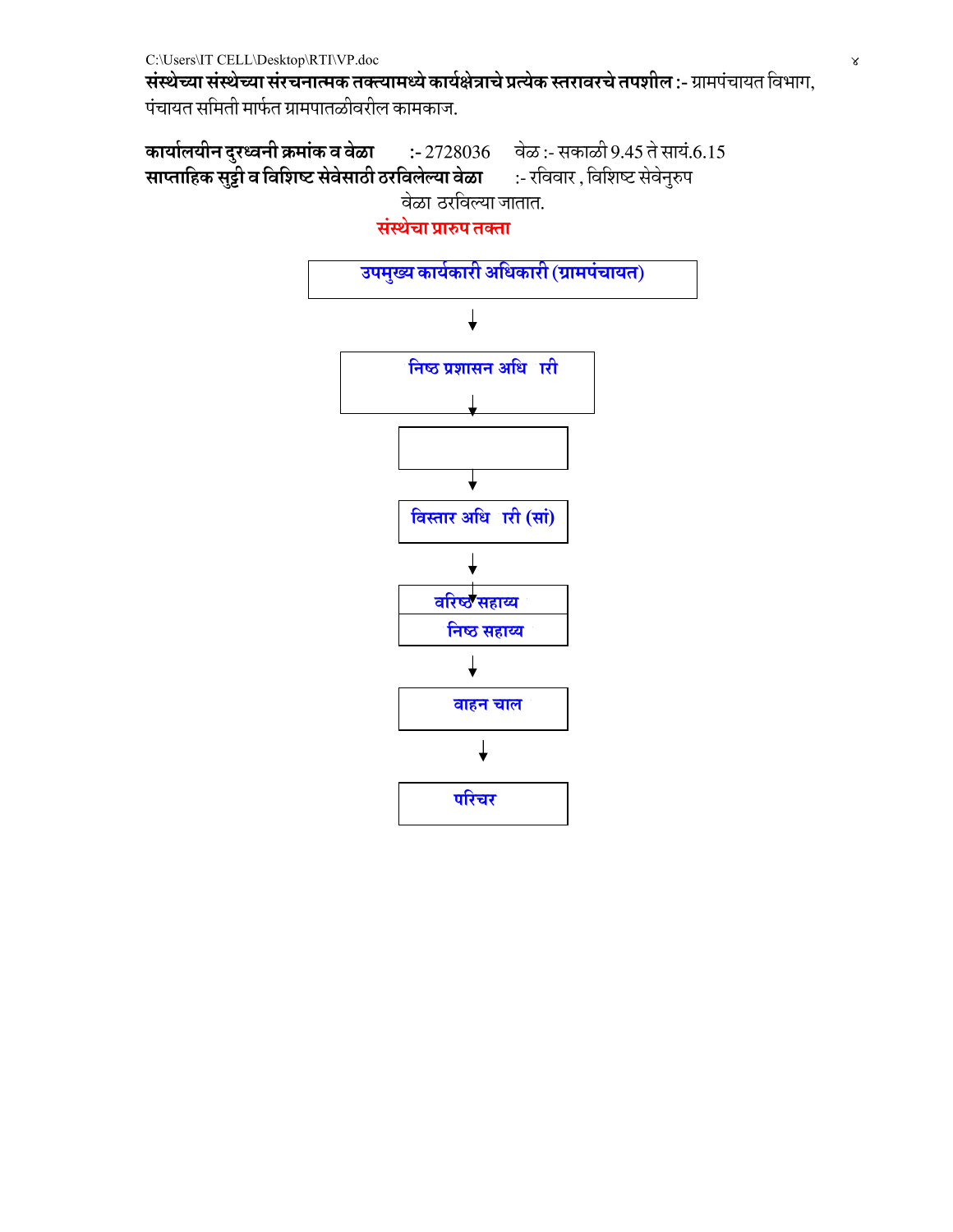## कलम $4(1)$  (b) (ii)

#### नमुना (अ) सोलापूर येथील ग्रामपंचायत विभाग कार्यालयातील अधिकारी व कर्मचारी यांच्या अधिकाराचा तपशील

|      |                   |                   | ंअ)                            |          |
|------|-------------------|-------------------|--------------------------------|----------|
| अ.   | पदनाम             | अधिकार-           | काणत्या                        | अभिप्राय |
| क्र. |                   | आर्थिक            | कायदा/नियम/शासननिर्णय/परिपत्र  |          |
|      |                   |                   | कानुसार                        |          |
|      | उपमुख्य कार्यकारी | र.रु.2000/-पर्यंत | मा.मु.का.अ. यांचेकडील अधिकार   |          |
|      | अधिकारी           |                   | प्रदान आदेश क्र.जिपसो/साप्रवि- |          |
|      |                   |                   | 1/कार्या-2/1010 दि.18.09.2010  |          |

## (&)

| अ.   | पदनाम             | अधिकार -     | काणत्या                                        | अभिप्राय |
|------|-------------------|--------------|------------------------------------------------|----------|
| क्र. |                   | प्रशासकीय    | कायदा/नियम/शासननिर्णय/                         |          |
|      |                   |              | परिपत्रकानुसार                                 |          |
|      | उपमुख्य कार्यकारी | रजामंजूरी,भ. | मा.मु.का.अ. यांचेकडील अधिकार                   |          |
|      | अधिकारी           |              | नि.नि.प्रकरणे   प्रदान आदेश क्र.जिपसो/साप्रवि- |          |
|      |                   | मंजुरी व इतर | 1/कार्या-2/1010 दि.18.09.2010                  |          |
|      |                   | आस्थापना     |                                                |          |
|      |                   | वषयक         |                                                |          |

#### $(\overline{\Phi})$

| अ.   | पदनाम | अधिकार- | काणत्या                | आभप्राय |
|------|-------|---------|------------------------|---------|
| फ्र. |       | फौजदारी | कायदा/नियम/शासननिर्णय/ |         |
|      |       |         | परिपत्रकानुसार         |         |
|      |       | निरक    |                        |         |

 $(3)$ 

| अ.   | पदनाम | अधिकार-     | काणत्या                | आभप्राय |
|------|-------|-------------|------------------------|---------|
| क्र. |       | अर्धन्यायिक | कायदा/नियम/शासननिर्णय/ |         |
|      |       |             | परिपत्रकानुसार         |         |
|      |       | निरक        |                        |         |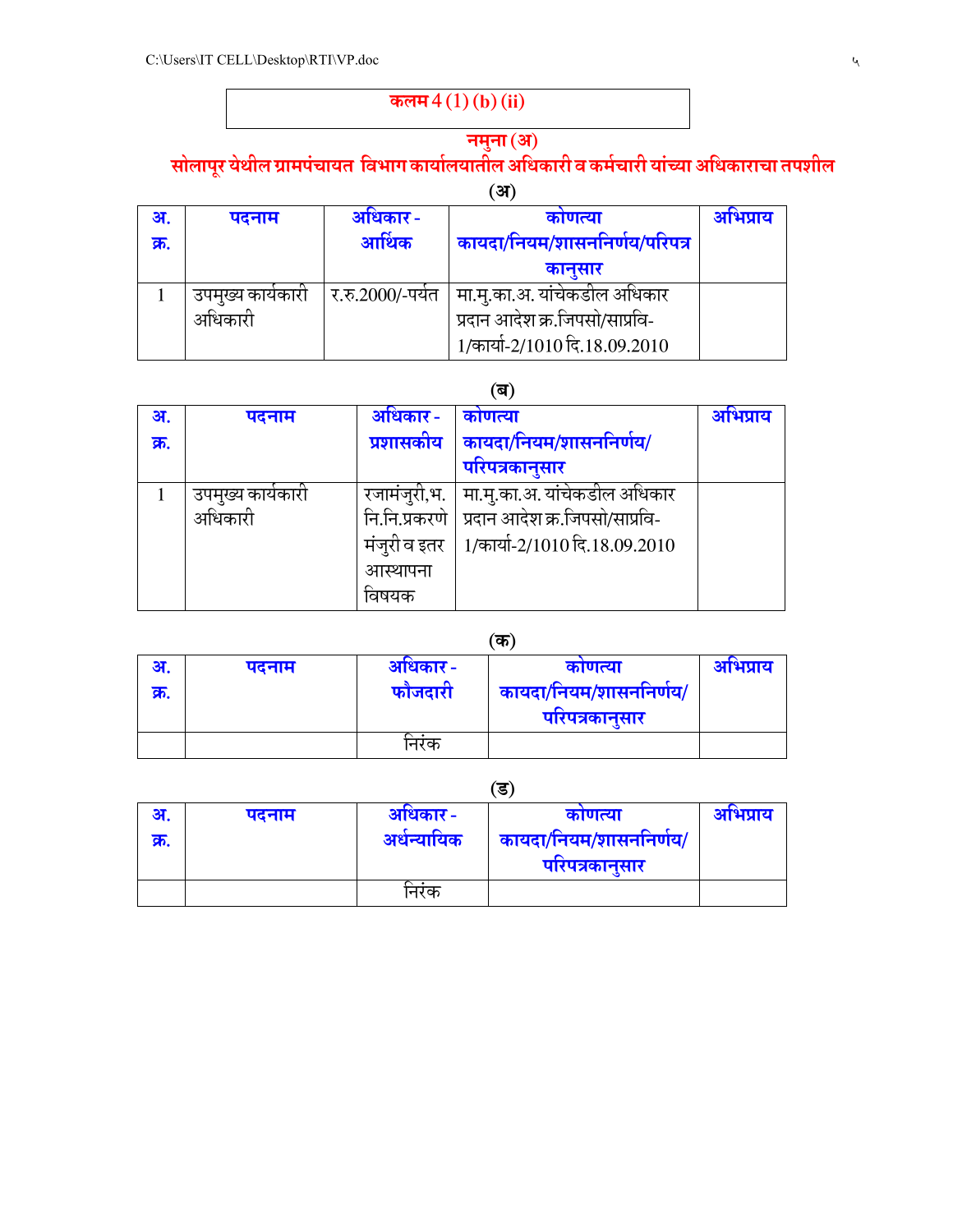## कलम $4(1)$  (ब) (ii)

#### नमुना (ब) सोलापूर येथील ग्रामपचायत विभाग कार्यालयातील अधिकारी व कर्मचारी याच्या कर्तव्याचा तपशील

| क्र. | पदनाम                              | कर्तव्ये                                          | कोणत्या कायद्या/     | अभिप्रा |
|------|------------------------------------|---------------------------------------------------|----------------------|---------|
|      |                                    |                                                   | नियम/शासन निर्णय     | य       |
|      |                                    |                                                   | /परिपत्रकानुसार      |         |
|      | उपमुख्य कार्यकारी                  | कार्यालय प्रमुख म्हणून सर्वे कामकाजावर देखरेख     | मा. मु. का. अ.       |         |
|      | अधिकारी                            | खाते प्रमुख असलेने पंचायत समिती इतर ग्रा. पं.     | यांचेकडील आदेश क्र.  |         |
|      |                                    | स्तरावलील कामकाजावर नियंत्रण ठेवणे                | जिपसो साप्रवि1/      |         |
|      |                                    | आर्थिकबाबी 2 रूपये 2000/- पर्यंत मंजूर करता       | कार्या2/1010/        |         |
|      |                                    | येतात. प्रशासकीय कामकाज उदा. रजा मंजूरी,          | दि.18.09.2010 अन्वये |         |
|      |                                    | निलंबन भ. नि.नि. प्र. भत्ते बिले व इतर            |                      |         |
|      | <mark>२ कनिष्ठ प्रशासन</mark>      | कार्यालयीन कर्मचाऱ्यावर नियंत्रण ठेवणे कार्यालयीन |                      |         |
|      | अधिकारी                            | कर्मचाऱ्यांकडून काम करून घेणे                     |                      |         |
|      | विस्तार अधिकारी                    | नेमून दिलेले संपूर्ण कामकाज करणे / एकत्रित        |                      |         |
|      | (सां)                              | अहवाल सादर करणे                                   |                      |         |
|      | ४। वरिष्ठ सहाय्यक                  | नेमून दिलेले संपूर्ण कामकाज करणे उदा. आस्थापना    |                      |         |
|      |                                    | विषयक कामकाज /चौकशी प्रकरणे/ लोकशाही दिन          |                      |         |
|      |                                    | तक्रार / विविध योजनेची अमलिबजावणी                 |                      |         |
|      | प् <mark>न</mark> े कनिष्ठ सहाय्यक | नेमून दिलेले संपूर्ण कामकाज करणे उदा. आस्थापना    |                      |         |
|      |                                    | विषयक कामकाज / बारनिशी / टायपिंग / योजनेचे        |                      |         |
|      |                                    | कामकाज                                            |                      |         |
|      | ६. वाहन चालक                       | उपमुख्य कार्यकारी अधिकारी यांचे वाहनावरील         |                      |         |
|      |                                    | कामकाज                                            |                      |         |
|      | ७. परिचर                           | कार्यालयीन स्वछतेचे कामकाज                        |                      |         |
|      |                                    |                                                   |                      |         |

कलम $4(1)$  (ब) (iii)

## निर्णय प्रक्रियेतील पर्यवेक्षक व जबाबदारीचे उत्तरदाईत्व निश्चित करून कार्यपद्धतीचे प्रकाशन (कामाचा प्रकार

/नाव) निरंक

कामाचे स्वरूप ः-संबंधित तरतुद अधिनियमाचे नाव नियम शासन निर्णय परिपत्रके

कार्यालयीन आदेश

| अ.क्र. | कामाचे स्वरप | कालावधी दिवस | कामासाठा           | आभप्राय |
|--------|--------------|--------------|--------------------|---------|
|        |              |              | जबाबदार<br>अधिकारी |         |
|        |              |              |                    |         |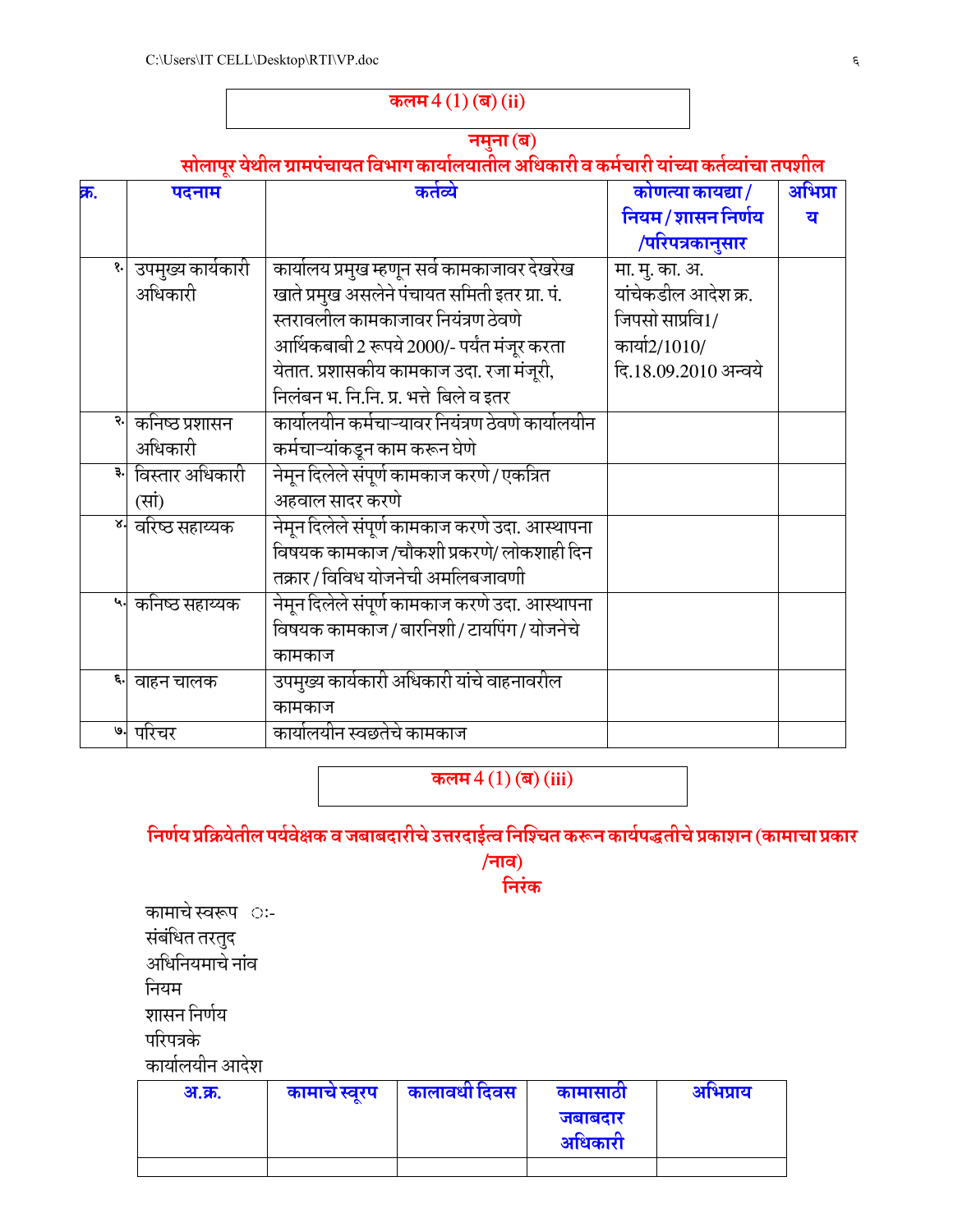

सघटनाचे लक्ष (वार्षीक)

| <u>अ.क्र.</u> | काम/काय | कामाच प्रमाण | े आर्थिक लक्ष | आभप्राय |
|---------------|---------|--------------|---------------|---------|
|               |         |              |               |         |

कलम  $4(1)$  (ब) (iv)

नमुना (ब) निरंक

प्रत्येक कामाची कालमर्यादा

| अ.क्र. | काम/ कार्य | दिवस/तासपुर्ण<br>करण्यासाठा | जबाबदार<br>अधिकारी | तक्रार निवारण<br>आंधकारी |
|--------|------------|-----------------------------|--------------------|--------------------------|
|        |            |                             |                    |                          |

#### कलम $4(1)$  (ब)  $(v)$

#### नमुना (अ) अ. क्र. सुचना पत्रकानुसार दिलेले वि षय | नियम क्रमाक व व षे | अभिप्राय (असल्यास 1. 14 वा वित्त आयोगातर्गत निधी ग्रामविकास व जलसंधारण विभाग यांचेकडील शासन निर्ण क्र.चौविआ-2015/प्र.क्र.26/वित्त-4/2015 दि.16/07/2015 <u> २. ||15 वा वित्त आयोगातर्गत निधी</u> ग्रामविकास व जलसंधारण विभाग यांचेकडील शासन निर्ण क्र.पविआ-2020/प्रक्र.59/वित्त-4/दि.26/06/2020 <mark>३. जनसुविधा योजन</mark> प्रामविकास व जलसंधारण विभाग यांचेकडील शासन निर्णय क्र.ददभु-2010/प्र.क्रं.62/परा/06/दि.16/09/ 2010 <mark>४. |</mark>नागरी सुविधा योजन 1.ग्रामविकास व जलसंधारण विभाग यांचेकडील शासन निर्णय क्र.व्हीपीएम/2610/प्र.क्र.129/परा-4/दि.16/09/2010  $\vert$ 2. व्हीपीएम/2015/प्रक्रं.214/परा-4/दि.1/08/2016 ५. |अल्पसंख्याक विकास योजना ह7R 9 @" +' विभाग याचेकडील शासन निर्णय कि.ग्राक्षेवि/2015/प्रक्र-77/का-09/ नि:22/09/2015  $\epsilon$ . |ग्रामिण भागातील क वर्ग तिर्थक्षेत्र योजनेअतर्गत ग्रामीण विभागातील शा.नि.क्र.तिथवि-2011/प्र.क्र.651/योजना- $7,$ दि. $16$ नोव्हेबर  $2012$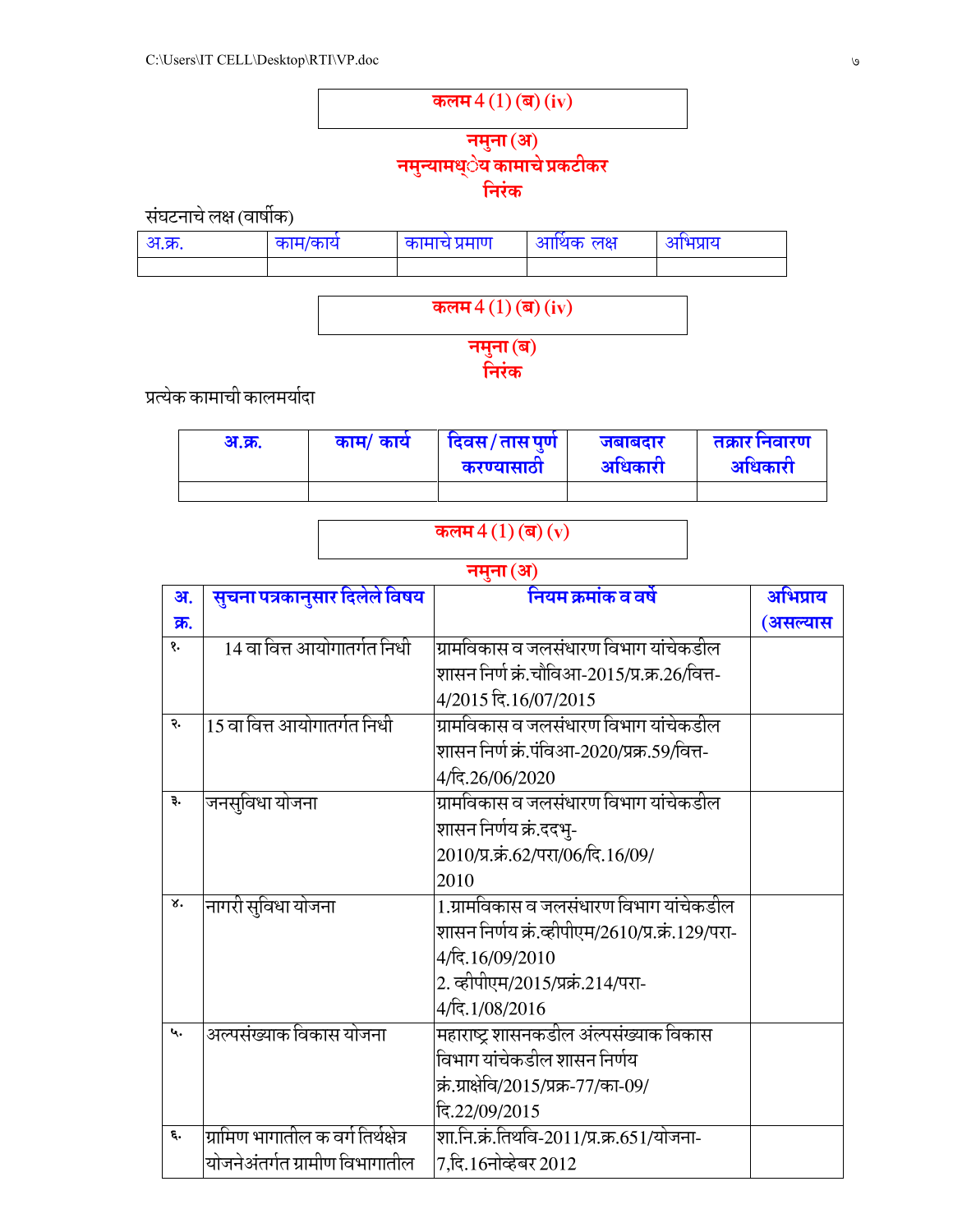## कलम $4(1)$  (ब)  $(v)$

|                 | तिर्थक्षेत्रे यांच्या विकासाबाबत.  |                                                  |  |
|-----------------|------------------------------------|--------------------------------------------------|--|
| ७.              | ग्राम पंचायत सरपंचांना मानपान व    | आदेश क्र. व्हीपीएम/ 2699/ 5क 206 (2) 21          |  |
|                 | ग्राम पंचायतीच्या सरपंचांना बैठक   | दि.21.01.2000                                    |  |
|                 | भत्ता अनुदान                       |                                                  |  |
| $\mathcal{L}$ . | ग्राम पंचायतीच्या कर्मचाऱ्यांना    | आदेश क्र. व्हीपीएम/2699/5क 206(1)/21 दि.         |  |
|                 | किमान वेतनावरील खर्च               | 21.05.2000                                       |  |
|                 | भागविण्यासाठी शासन हिस्सा 50       |                                                  |  |
|                 | टक्के अनुदान                       |                                                  |  |
| ९.              | राज्य कृति आराखडा लोक              | शासन निर्णय क्र. एसएपी 1203/प्र542/यो4 दि.       |  |
|                 | प्रतिनिधींना व अधिकारी यांना       | 4.2.2004                                         |  |
|                 | प्रशिक्षण देणे                     |                                                  |  |
| Qο.             | ग्राम पंचायतीकडून आकारण्यात        | राज्यपत्र दि. 2.12.99 चा आध्यादेश क्र. 27        |  |
|                 | येणारा जकातकर रद्द करून जकाती      |                                                  |  |
|                 | ऐवजी अनुदान देणे                   |                                                  |  |
| ११.             | मुद्रांकशुल्क अनुदान               | जि.प.अधिनियमाचे कलम158प्रमाणे                    |  |
| १२.             | मागास व आधिवास क्षेत्रातील ग्राम   | शासन क्र. बी.जी.टी. 2605/ पत्र क्र. 4046/ परा -4 |  |
|                 | पंचायतींना वित्तीय सहाय्य          | $(22)$ दि.2.8.2005                               |  |
| १३.             | पर्यावरण संतुलित समृध्द ग्राम      | शासन निर्णय क्रमांक.स्माग्रायो-2015/प्र.क्र.151- |  |
|                 | योजनेचे रूपातंर करून स्मार्ट ग्राम | अ/योजना-1/ दि.21 नोव्हेबंर 2016 शासन निर्णय      |  |
|                 | योजना रुपांतर आर.आर. (आबा)         | क्रं.स्माग्रायो/2020/प्रक्र.39/योजना -11/दि.20   |  |
|                 | पाटील सुंदर गाव पुरस्कार योजना     | मार्च 2020                                       |  |
|                 | सुरू करणेबाबत.                     |                                                  |  |
| १४.             | माझी वसुधंरा अभियान                | शासन निर्णय क्रं.अभियान-                         |  |
|                 |                                    | 2020/प्र.क्र.134/तां.क-1/दि.14/10/2020           |  |

#### नमुना (ब)

| अक्र | शासन निर्णयानुसार दिलेले    | शासन निर्णय क्रमांक व तारीख                             | अभिप्राय  |
|------|-----------------------------|---------------------------------------------------------|-----------|
|      | विषय                        |                                                         | (असल्यास) |
| १.   |                             | 14 वा वित्त आयोगातर्गत निधी ग्रामविकास व जलसंधारण विभाग |           |
|      |                             | यांचेकडील शासन निर्ण क्रं.चौविआ-                        |           |
|      |                             | 2015/प्र.क्र.26/वित्त-4/2015                            |           |
|      |                             | दि.16/07/2015                                           |           |
| २.   | 15 वा वित्त आयोगातर्गत निधी | ग्रामविकास व जलसंधारण विभाग                             |           |
|      |                             | यांचेकडील शासन निर्ण क्रं.पंविआ-                        |           |
|      |                             | 2020/प्रक्र.59/वित्त-4/दि.26/06/2020                    |           |
| ₹.   | जनसुविधा योजना              | ग्रामविकास व जलसंधारण विभाग                             |           |
|      |                             | यांचेकडील शासन निर्णय क्रं.ददभु-                        |           |
|      |                             | 2010/प्र.कं.62/परा/06/दि.16/09/                         |           |
|      |                             | 2010                                                    |           |
| ४.   | नागरी सुविधा योजना          | 1.ग्रामविकास व जलसंधारण विभाग                           |           |
|      |                             | यांचेकडील शासन निर्णय                                   |           |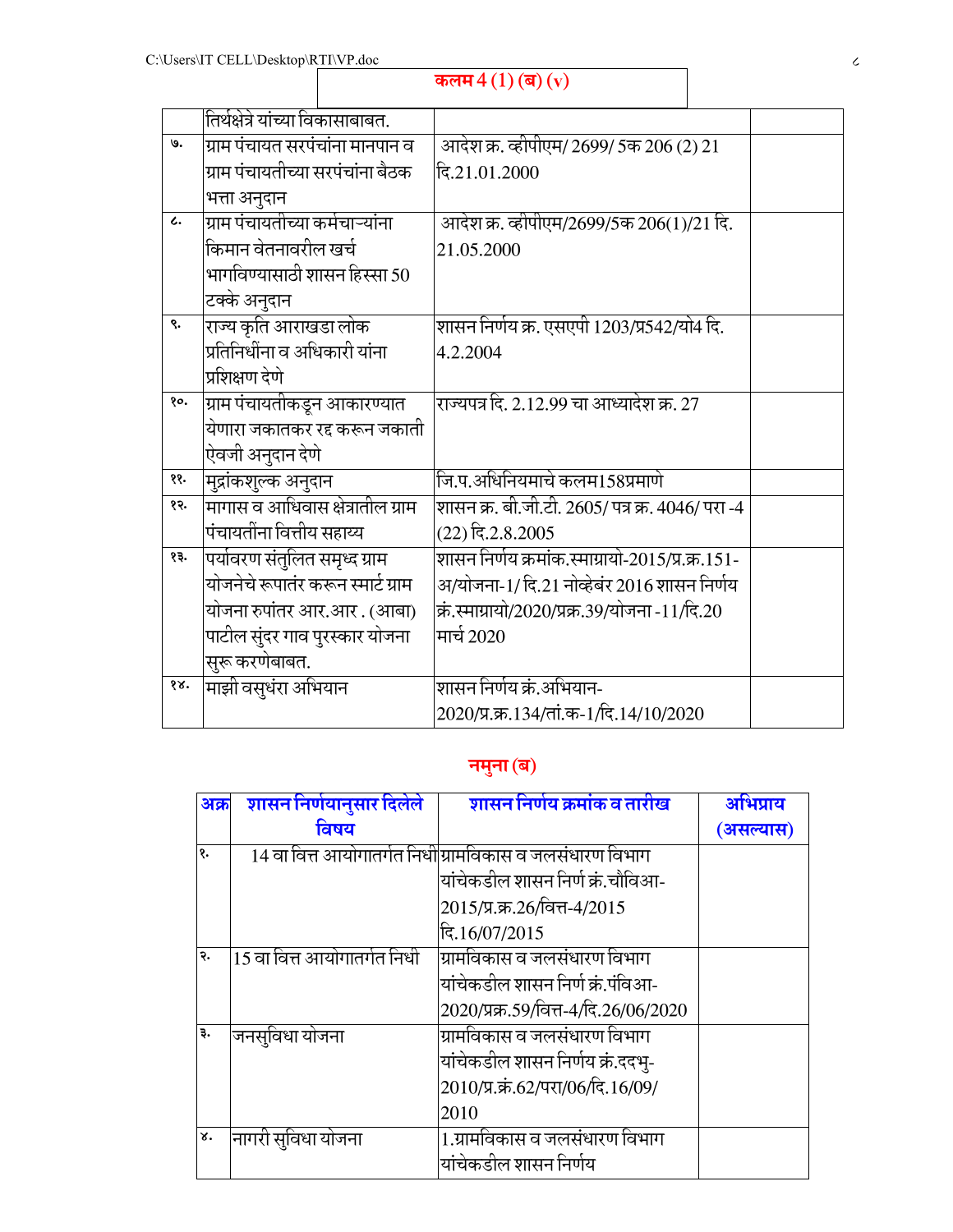|     |                                     | क्रं.व्हीपीएम/2610/प्र.क्रं.129/परा-                       |  |
|-----|-------------------------------------|------------------------------------------------------------|--|
|     |                                     | 4/दि.16/09/2010                                            |  |
|     |                                     | 2. व्हीपीएम/2015/प्रक्रं.214/परा-                          |  |
|     |                                     | 4/दि.1/08/2016                                             |  |
| ५.  | अल्पसंख्याक विकास योजना             | महाराष्ट्र शासनकडील अंल्पसंख्याक                           |  |
|     |                                     | विकास विभाग यांचेकडील शासन निर्णय                          |  |
|     |                                     | क्रं.ग्राक्षेवि/2015/प्रक्र-77/का-09/                      |  |
|     |                                     | दि.22/09/2015                                              |  |
| ξ.  | ग्रामिण भागातील क वर्ग तिर्थक्षेत्र | शा.नि.क्रं.तिथवि-                                          |  |
|     | योजनेअंतर्गत ग्रामीण                | 2011/प्र.क्र.651/योजना-7,दि.16नोव्हेबर                     |  |
|     | विभागातील तिर्थक्षेत्रे यांच्या     | 2012                                                       |  |
|     | विकासाबाबत.                         |                                                            |  |
| ७.  | ग्राम पंचायत सरपंचांना मानपान       | आदेश क्र. व्हीपीएम/ 2699/ 5क 206                           |  |
|     | व ग्राम पंचायतीच्या सरपंचांना       | (2) 21 दि.21.01.2000                                       |  |
|     | बैठक भत्ता अनुदान                   |                                                            |  |
| L.  | ग्राम पंचायतीच्या कर्मचाऱ्यांना     | आदेश क्र. व्हीपीएम/2699/5क                                 |  |
|     | किमान वेतनावरील खर्च                | 206(1)/21 दि. 21.05.2000                                   |  |
|     | भागविण्यासाठी शासन हिस्सा 50 $\mid$ |                                                            |  |
|     | टक्के अनुदान                        |                                                            |  |
| ९.  | राज्य कृति आराखडा लोक               | शासन निर्णय क्र. एसएपी                                     |  |
|     | प्रतिनिधींना व अधिकारी यांना        | 1203/प्र542/यो4 दि. 4.2.2004                               |  |
|     | प्रशिक्षण देणे                      |                                                            |  |
| १०. | ग्राम पंचायतीकडून आकारण्यात         | $\overline{\text{U}}$ ज्यपत्र दि. 2.12.99 चा आध्यादेश क्र. |  |
|     | येणारा जकातकर रद्द करून             | 27                                                         |  |
|     | जकाती ऐवजी अनुदान देणे              |                                                            |  |
| ११. | मुद्रांकशुल्क अनुदान                | जि.प.अधिनियमाचे कलम158प्रमाणे                              |  |
| १२. | मागास व आधिवास क्षेत्रातील          | <u>शासन</u> क्र. बी.जी.टी. 2605/ पत्र क्र.                 |  |
|     | ग्राम पंचायतींना वित्तीय सहाय्य     | 4046/ परा -4 (22) दि.2.8.2005                              |  |
| १३. | मागास व आधिवास क्षेत्रातील          | शासन क्र. बी.जी.टी. 2605/ पत्र क्र.                        |  |
|     | ग्राम पंचायतींना वित्तीय सहाय्य     | 4046/ परा -4 (22) दि.2.8.2005                              |  |
|     | 14 पर्यावरण संतुलित समृध्द ग्राम    | <u>शासन निर्णय क्रमांक.स्माग्रायो-</u>                     |  |
|     | योजनेचे रूपातंर करून स्मार्ट        | 2015/प्र.क्र.151-अ/योजना-1/ दि.21                          |  |
|     | ग्राम योजना रुपांतर आर.आर.          | नोव्हेबंर 2016<br>शासन                                     |  |
|     | (आबा) पाटील सुंदर गाव               | निर्णय क्रं.स्माग्रायो/2020/प्रक्र.39/योजना                |  |
|     | पुरस्कार योजना सुरू                 | -11/दि.20 मार्च 2020                                       |  |
|     | करणेबाबत.                           |                                                            |  |
| १५. | माझी वसुधंरा अभियान                 | शासन निर्णय क्रं.अभियान-                                   |  |
|     |                                     | 2020/प्र.क्र.134/तां.क-                                    |  |
|     |                                     | 1/दि.14/10/2020                                            |  |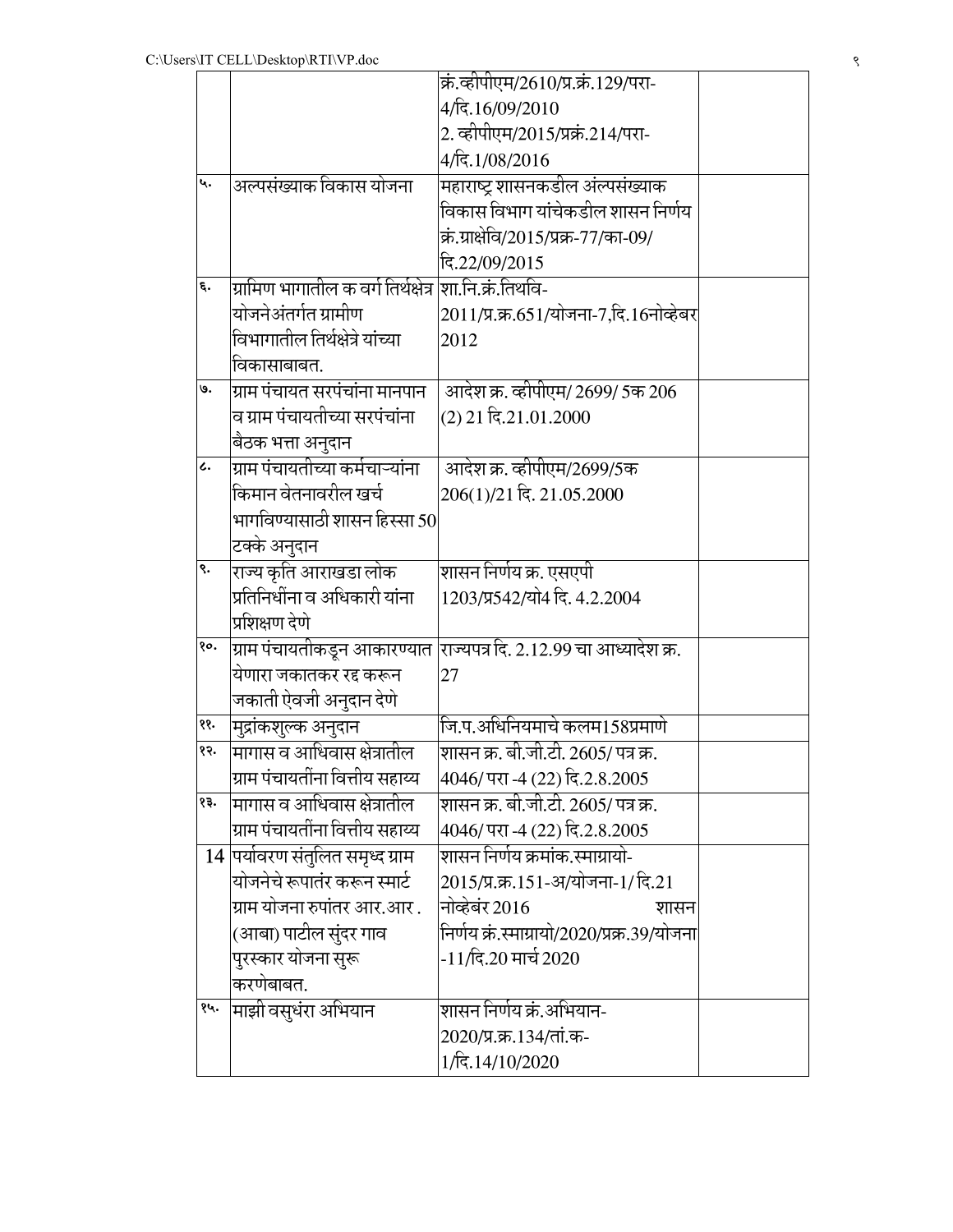|                |                                          | नमुना (क)                              |                         |
|----------------|------------------------------------------|----------------------------------------|-------------------------|
|                | अक्र शासन निर्णयानुसार दिलेले विषय       | शासन निर्णय क्रमांक व तारीख            | अभिप्राय (असल्यास)      |
| $\mathbf{1}$   | 14 वा वित्त आयोगातर्गत निधी              | ग्रामविकास व जलसंधारण विभाग            |                         |
|                |                                          | यांचेकडील शासन निर्ण क्रं.चौविआ-       |                         |
|                |                                          | 2015/प्र.क्र.26/वित्त-4/2015           |                         |
|                |                                          | दि.16/07/2015                          |                         |
| $\overline{2}$ | जनसुविधा योजना                           | ग्रामविकास व जलसंधारण विभाग            |                         |
|                |                                          | यांचेकडील शासन निर्णय क्रं.ददभु-       |                         |
|                |                                          | 2010/प्र.क्रं.62/परा/06/दि.16/09/2010  |                         |
| 3              | नागरी सुविधा योजना                       | 1.ग्रामविकास व जलसंधारण विभाग          | ग्रामपंचायतीनी विद्याुत |
|                |                                          | यांचेकडील शासन निर्णय                  | बिलाचे भरणा केल्याचे    |
|                |                                          | क्रं.व्हीपीएम/2610/प्र.क्रं.129/परा-   | रक्कमेचे पं. समीती-     |
|                |                                          | 4/दि.16/09/2010                        | स्तरावर 50%व $100\%$    |
|                |                                          | 2. व्हीपीएम/2015/प्रक्रं.214/परा-      | ग्रा.पं. ना वाटपा बाबत  |
|                |                                          | 4/दि.1/08/2016                         |                         |
| $\overline{4}$ | अल्पसंख्याक विकास योजना                  | महाराष्ट्र शासनकडील अंल्पसंख्याक       |                         |
|                |                                          | विकास विभाग यांचेकडील शासन निर्णय      |                         |
|                |                                          | क्रं.ग्राक्षेवि/2015/प्रक्र-77/का-09/  |                         |
|                |                                          | दि.22/09/2015                          |                         |
| 5              | ग्रामिण भागातील क वर्ग तिर्थक्षेत्र      | शा.नि.क्रं.तिथवि-                      |                         |
|                | योजनेअंतर्गत ग्रामीण विभागातील           | 2011/प्र.क्र.651/योजना-7,दि.16नोव्हेबर |                         |
|                | तिर्थक्षेत्रे यांच्या विकासाबाबत.        | 2012                                   |                         |
| 6              | ग्राम पंचायत सरपंचांना मानपान व          | आदेश क्र. व्हीपीएम/ 2699/ 5क 206       |                         |
|                | ग्राम पंचायतीच्या सरपंचांना बैठक         | (2) 21 दि.21.01.2000                   |                         |
|                | भत्ता अनुदान                             |                                        |                         |
| 7              | ग्राम पंचायतीच्या कर्मचाऱ्यांना          | आदेश क्र. व्हीपीएम/2699/5क             |                         |
|                | किमान वेतनावरील खर्च                     | 206(1)/21 दि. 21.05.2000               |                         |
|                | भागविण्यासाठी शासन हिस्सा 50             |                                        |                         |
|                | टक्के अनुदान                             |                                        |                         |
| $\overline{8}$ | राज्य कृति आराखडा लोक                    | शासन निर्णय क्र. एसएपी                 |                         |
|                | प्रतिनिधींना व अधिकारी यांना             | 1203/प्र542/यो4 दि. 4.2.2004           |                         |
|                | प्रशिक्षण देणे                           |                                        |                         |
| $\overline{9}$ | ग्राम पंचायतीकडून आकारण्यात              | राज्यपत्र दि. 2.12.99 चा आध्यादेश क्र. |                         |
|                | येणारा जकातकर रद्द करून जकाती $\vert$ 27 |                                        |                         |
|                | ऐवजी अनुदान देणे                         |                                        |                         |
| 10             | मुद्रांकशुल्क अनुदान                     | जि.प.अधिनियमाचे कलम158प्रमाणे          |                         |
| 11             | मागास व आधिवास क्षेत्रातील ग्राम         | शासन क्र. बी.जी.टी. 2605/ पत्र क्र.    |                         |
|                | पंचायतींना वित्तीय सहाय्य                | 4046/ परा -4 (22) दि.2.8.2005          |                         |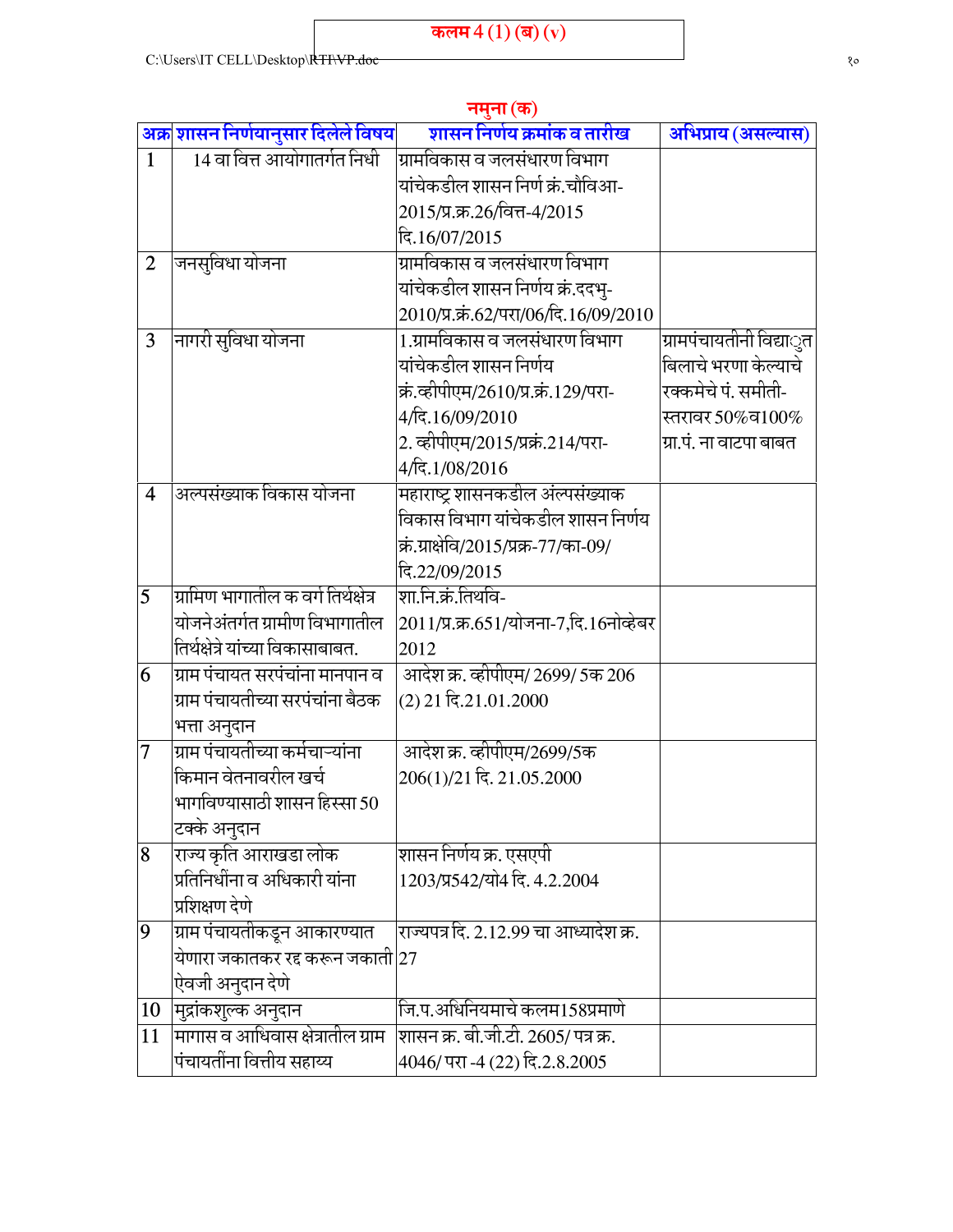| अक्र           | शासन निर्णयानुसार दिलेले                                                          | शासन निर्णय क्रमांक व तारीख                                  | अभिप्राय (असल्यास)                                                |
|----------------|-----------------------------------------------------------------------------------|--------------------------------------------------------------|-------------------------------------------------------------------|
|                | विषय                                                                              |                                                              |                                                                   |
| $\mathbf{1}$   | 14 वा वित्त आयोगातर्गत निधी  ग्रामविकास व जलसंधारण                                |                                                              | सदर योजने अंतर्गत प्राप्त होणाऱ्या                                |
|                |                                                                                   | विभाग यांचेकडील शासन निर्ण                                   | निधीमधून आमचा गाव आमचा                                            |
|                |                                                                                   | क्रं.चौविआ-                                                  | विकास या उपक्रमा अंतर्गत तयार                                     |
|                |                                                                                   | 2015/प्र.क्र.26/वित्त-4/2015                                 | करणेत आलेल्या पंचवार्षिक                                          |
|                |                                                                                   | दि.16/07/2015                                                | ग्रामविकास आराखडयानुसार खर्चे                                     |
|                |                                                                                   |                                                              | करणेत येतो.सदर योजना सन                                           |
|                |                                                                                   |                                                              | 2015-16 ते 2019-2020<br>्या                                       |
|                |                                                                                   |                                                              | कालावधीकरीता ग्रापं.स्तराकरीता                                    |
|                |                                                                                   |                                                              | राबविण्यात येत आहे.                                               |
| $\overline{2}$ | 15 वा वित्त आयोगातर्गत निधी                                                       | ग्रामविकास व जलसंधारण                                        |                                                                   |
|                |                                                                                   | विभाग यांचेकडील शासन निर्ण                                   |                                                                   |
|                |                                                                                   | क्रं.पंविआ-2020/प्रक्र.59/वित्त-                             |                                                                   |
|                |                                                                                   | 4/दि.26/06/2020                                              |                                                                   |
| 3              | जनसुविधा योजना                                                                    | ग्रामविकास व जलसंधारण                                        | सदर योजने अंतर्गत दहन-दफन                                         |
|                |                                                                                   | विभाग यांचेकडील शासन निर्णय                                  | <mark>भमी मधील मुलभूत सुविधा</mark>                               |
|                |                                                                                   | क्रं.ददभ्-                                                   | शेड/वॉल कंपाऊड<br>/ पोहोच                                         |
|                |                                                                                   |                                                              | 2010/प्र.क्रं.62/परा/06/दि.16/9/रस्ता/विद्युत/पाण्याची सोय इ.कामे |
|                |                                                                                   | 2010                                                         | समावेश आहे.                                                       |
| $\overline{4}$ | नागरी सुविधा योजना                                                                | 1.ग्रामविकास व जलसंधारण                                      | 5000 पेक्षा जास्त लोकसंख्या                                       |
|                |                                                                                   | विभाग यांचेकडील शासन निर्णय  असलेली ग्रामपंचायतीचा सदर       |                                                                   |
|                |                                                                                   | क्रं.व्हीपीएम/2610/प्र.क्रं.129/प  योजनेत समावेश केलेला आहे. |                                                                   |
|                |                                                                                   | रा-4/दि.16/09/2010                                           |                                                                   |
|                |                                                                                   | 2.                                                           |                                                                   |
|                |                                                                                   | व्हीपीएम/2015/प्रक्रं.214/परा-                               |                                                                   |
|                |                                                                                   | 4/दि.1/08/2016                                               |                                                                   |
| $\overline{5}$ | अल्पसंख्याक विकास योजना                                                           | महाराष्ट्र शासनकडील                                          |                                                                   |
|                |                                                                                   | अंल्पसंख्याक विकास विभाग                                     |                                                                   |
|                |                                                                                   | यांचेकडील शासन निर्णय                                        |                                                                   |
|                |                                                                                   | क्रं.ग्राक्षेवि/2015/प्रक्र-77/का-                           |                                                                   |
|                |                                                                                   | 09/ दि.22/09/2015                                            |                                                                   |
| 6              | ग्रामिण भागातील क वर्ग तिर्थक्षेत्र                                               | शा.नि.क्रं.तिथवि-2011/प्र.                                   |                                                                   |
|                | योजनेअंतर्गत ग्रामीण विभागातील क्र.651/योजना-7,दि.16नोव्हेबर                      |                                                              |                                                                   |
|                | तिर्थक्षेत्रे यांच्या विकासाबाबत.                                                 | 2012                                                         |                                                                   |
| 7              | ग्राम पंचायत सरपंचांना मानपान व  आदेश क्र. व्हीपीएम/ 2699/ 5क                     |                                                              |                                                                   |
|                | ग्राम पंचायतीच्या सरपंचांना बैठक $\left 206\left(2\right)21\right.$ दि.21.01.2000 |                                                              |                                                                   |
|                | भत्ता अनुदान                                                                      |                                                              |                                                                   |

#### नमुना (ड) ग्रामपंचायत विभागाशी संबंधीत कार्यालयीन आदेश / धोरणात्मक परिपत्रक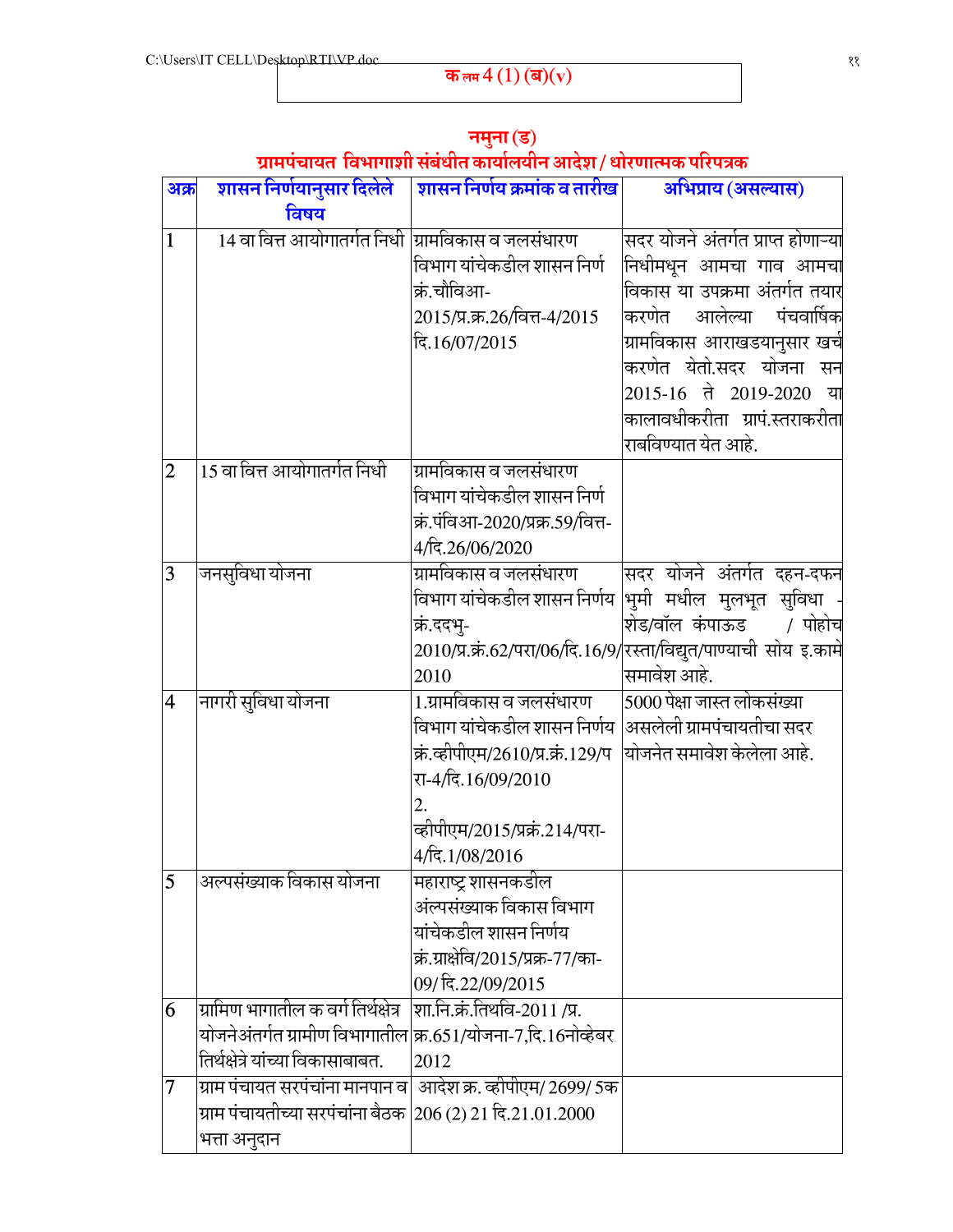| 8  | ग्राम पंचायतीच्या कर्मचाऱ्यांना                                      | आदेश क्र. व्हीपीएम/2699/5क         |  |
|----|----------------------------------------------------------------------|------------------------------------|--|
|    | किमान वेतनावरील खर्च                                                 | 206(1)/21 दि. 21.05.2000           |  |
|    | भागविण्यासाठी शासन हिस्सा 50                                         |                                    |  |
|    | टक्के अनुदान                                                         |                                    |  |
|    |                                                                      |                                    |  |
| 9  | राज्य कृति आराखडा लोक                                                | शासन निर्णय क्र. एसएपी             |  |
|    | प्रतिनिधींना व अधिकारी यांना                                         | 1203/प्र542/यो4 दि. 4.2.2004       |  |
|    | प्रशिक्षण देणे                                                       |                                    |  |
| 10 | ग्राम पंचायतीकडून आकारण्यात                                          | राज्यपत्र दि. 2.12.99 चा           |  |
|    | येणारा जकातकर रद्द करून                                              | आध्यादेश क्र. 27                   |  |
|    | जकाती ऐवजी अनुदान देणे                                               |                                    |  |
| 11 | मुद्रांकशुल्क अनुदान                                                 | जि.प.अधिनियमाचे                    |  |
|    |                                                                      | कलम158प्रमाणे                      |  |
|    | $12$ मागास व आधिवास क्षेत्रातील ग्राम]शासन क्र. बी.जी.टी. 2605/ पत्र |                                    |  |
|    | पंचायतींना वित्तीय सहाय्य                                            | क्र. 4046/ परा -4 (22)             |  |
|    |                                                                      | दि.2.8.2005                        |  |
|    | 13 पर्यावरण संतुलित समृध्द ग्राम                                     | शासन निर्णय क्रमांक.स्माग्रायो-    |  |
|    | योजनेचे रूपातंर करून स्मार्ट ग्राम                                   | 2015/प्र.क्र.151-अ/योजना-1/        |  |
|    | योजना रुपांतर आर.आर . (आबा)दि.21 नोव्हेबंर 2016 शासन                 |                                    |  |
|    | पाटील सुंदर गाव पुरस्कार योजना                                       | निर्णय                             |  |
|    | सुरू करणेबाबत.                                                       | क्रं.स्माग्रायो/2020/प्रक्र.39/योज |  |
|    |                                                                      | ना -11/दि.20 मार्च 2020            |  |
|    | 14 माझी वसुधंरा अभियान                                               | शासन निर्णय क्रं.अभियान-           |  |
|    |                                                                      | 2020/प्र.क्र.134/तां.क-            |  |
|    |                                                                      | 1/दि.14/10/2020                    |  |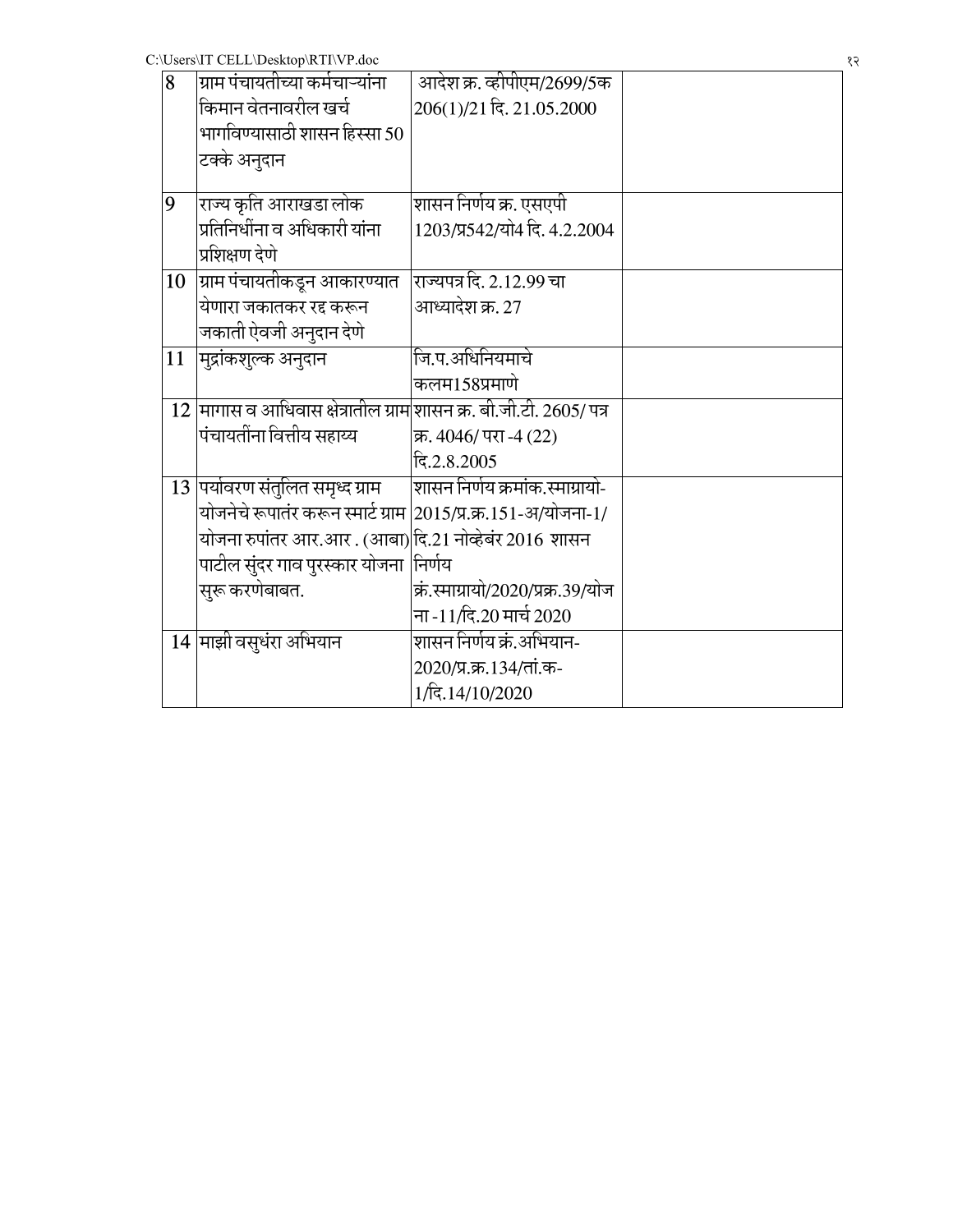# कलम $4(1)$  (ब) $(v)$

# 

| अ.           | दस्तऐव   | विषय                                                                               | संबंधित व्यक्ती/ | व्यक्तीचे     |
|--------------|----------|------------------------------------------------------------------------------------|------------------|---------------|
| क्र.         | जाचा     |                                                                                    | पदनाम            | <u>ठिकाण/</u> |
|              | प्रकार   |                                                                                    |                  | उपरोक्त       |
|              |          |                                                                                    |                  | कार्यालयात    |
|              |          |                                                                                    |                  | उपलब्ध        |
|              |          |                                                                                    |                  | नसल्यास       |
| $\mathbf{1}$ | नोंदवही/ | 1. ग्रामपंचायत विभागाकडील सर्व कर्मचारी                                            | श्री.एस.ए.चेळेकर | ग्रामपंचायत   |
|              | नस्ती    | कामकाजावर नियंत्रंण ठेवणे, मार्गदर्शन करणे                                         | कनिष्ठ प्रशासन   | विभाग         |
|              |          | 2. मा.उपमुख्य कार्यकारी अधिकारी यांनी वेळोवेळी                                     | अधिकारी          |               |
|              |          | सांगितलेली कामे.                                                                   |                  |               |
| 2.           |          | ग्राम पंचायत कर वसूली अहवाल ,ग्राम पंचायत पाणीपट्टी वसुली अहवाल<br>$\omega$        | श्री.डी.आर.पवार  |               |
|              |          | ग्राम पंचायतीचे अंदाजपत्रके,ग्राम पंचायतीचा वार्षीक प्रशासन अहवाल<br>$\zeta$       | वि.अ.सांख्यिकी   |               |
|              |          | ग्राम पंचायत जकात अनुदान,सरपंच मानधन वि ग्रा.पं. सदस्य बैठक भत्ता<br>$\mathcal{S}$ |                  |               |
|              |          | कर्मचारी गणना नियमक कामकाज<br>$\circ$ )                                            |                  |               |
|              |          | ग्रा.पं. कायदा कलम 125 प्रमाणे कारखाना ठोक अंशदार प्रस्ताव<br>(35)                 |                  |               |
|              |          | गाववार नकाशे व भौतीक संदर्भीकरण व संगणकीकरण पत्रकांत गांववार माहिती<br>(58)        |                  |               |
|              |          | भरणेबाबत.                                                                          |                  |               |
|              |          | ११.   ग्रामसभा,मासिक सभा, सरपंच समिती सभा, 11.अल्पबचत रिपोर्ट बाबत कामकाज          |                  |               |
|              |          | मालमत्ता कक्षाकडील सर्व कामकाज, जैवविविधता,लोकशाही पंधरवडा, ग्राम सामाजिक          |                  |               |
|              |          | परिवर्तन अभियान, दहन दफन भुमी जागा देणेबाबत,गायरान गावठाण जागा देणेबाबत,सौर        |                  |               |
|              |          | कृषि योजना,महावितरण उपकेंद्रास जागा देणेबाबत.                                      |                  |               |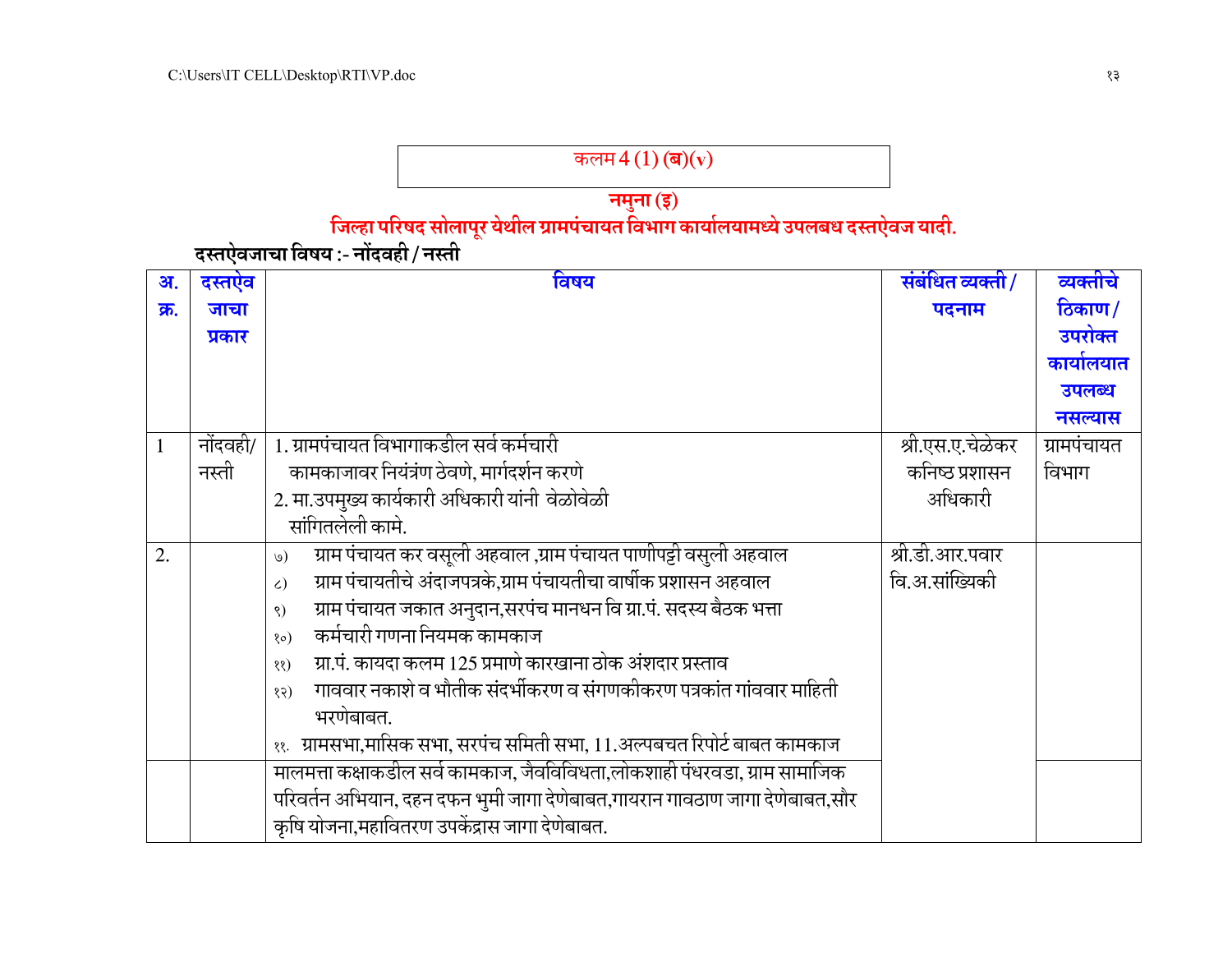| $\overline{4}$ | कार्यालयीन आस्थापना व वि.अ (सां/पं),ग्राविअ ग्रामसेवक यांचे गट विमा से.नि. प्रकरणे | श्रीम.एन.ए.शिरूरक    |
|----------------|------------------------------------------------------------------------------------|----------------------|
|                |                                                                                    | र व.सहा.             |
| 5              | राष्ट्रीय ग्राम स्वराज अभियान                                                      | श्री.जी.आर.पाटील     |
|                |                                                                                    | व.सहा.               |
| 6              | 1)जि.प.मूळ,उपकर वाढीव उपकर,स्थाकिकउपकर सापेक्षा अनुदान ,पं.स.उपकर अनुदान           | श्री.के.के. सय्यद    |
|                | ,ग्रा.पं.उपकर अनुदान ,पत्रव्यवहार,महसूल अनुदान,2)अतिकालीन भत्ता बिले ,कार्यालयीन   | व.सहा                |
|                | वेतन देयके,प्रवास भत्ता देयके.कार्यालयीन धनपाल व अर्थविभागाशी निगडीत सर्व          |                      |
|                | कामकाज. 3)13 वा वित्त आयोग (ग्रा.पं.स्तर) 14 वा वित्त आयोग बाबत सर्व कामकाज.       |                      |
|                | 4)प्रलंबित अग्रीम वसुलीबाबत .6)महाऑनलाईन मनुष्यबळ देयके तयार                       |                      |
|                | करणे.5)पं.स.वाहन इंधन व दुरुस्ती अनुदान देखभाल देयक 6)जि.प.ग्रामपंचायत मुद्रांक    |                      |
|                | शुल्क अनुदान पत्रव्यवहार.                                                          |                      |
|                | 7)भांडार,टेलिफोन बिल.8) ग्रामनिधी                                                  |                      |
| $\overline{7}$ | ग्रामपंचायत लेखा परिक्षण, ग्राम सामाजिक परिवर्तन अभियान                            | श्री. पी.पी.भांडारकर |
|                |                                                                                    | व.सहा. ले.           |
| 8              | 1.तिर्थक्षेत्र विकास आराखडा , डीव्हीडीएफ, महालेखाकार मुंबई, पंचायत राज कमिटी,      | श्री.जी.आर. कांबळे   |
|                | स्थानिक निधी लेखा आयुक्त पुणे जि.प.पुणे, अंतर्गत लेखा परिक्षण                      | क.सहा. (ले)          |
| 9              | 1.विस्तार अधिकारी/ग्रामसेवक/ग्रामविकास अधिकारी यंाची खाते निहाय चौकशी प्रकरणे.     | श्री.एम.डी.माने      |
|                |                                                                                    | क.सहा.               |
| 10             | विस्तार अधिकारी/ग्रामसेवक/ ग्रामविकास अधिकारी यांचे  आस्थापना 2अ                   | श्री.एन.एन.गायकवा    |
|                |                                                                                    | ड क.सहा.             |
| 11             | 1.बारनिशी आवक जावक विभागाकडील संपूर्ण कामकाज ,साप्ताहीक गोषवारा व                  | श्रीम.एस.पी.पंगुडवा  |
|                | मा.लोकायुक्त/ शासकीय/अर्धशासकीय/आयुक्त/ अ.शा. / मंत्री महोदय/आमदार                 | ले क.सहा             |
|                | /खासदार यांचकडील पत्रव्यवहार                                                       |                      |
| 12             | 1)सरंपच सदस्य यांचे राजीनामे अविश्वास ठराव रिक्त पदे, ग्रामपंचायत अधिनियम 1958     | श्री.एस.ए.शेख        |
|                | मधील 39 नुसार कारवाई करणे व ग्रामपंचायत सरपंच मुंबई ग्रामपंचायत अधिनियम 1958       | क.सहा                |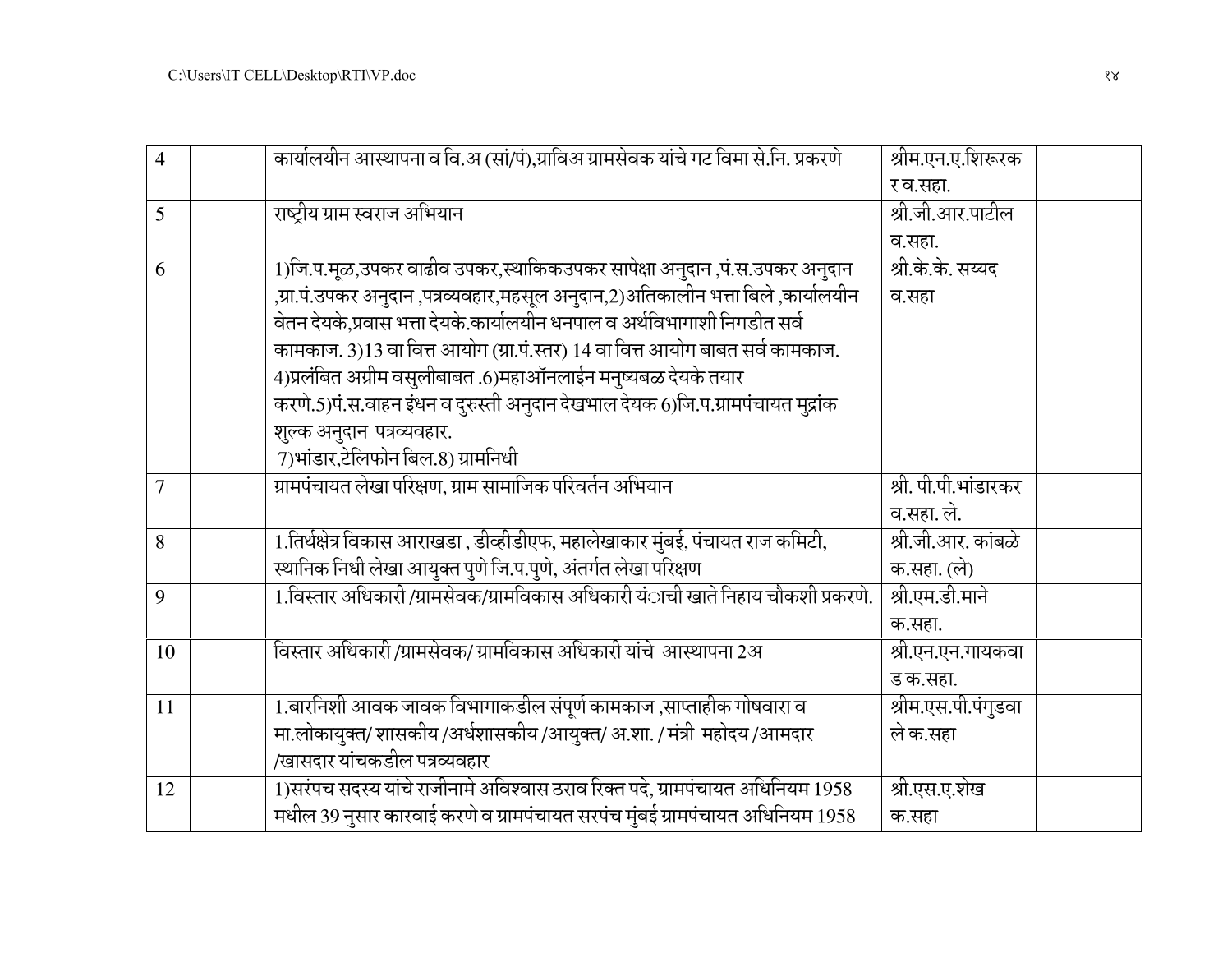|    | मधील 14 नुसार कारवाई करणे, ग्रामंचायत विभाजन निवडणूकीबाबत कामकाज, आठवडा               |                    |  |
|----|---------------------------------------------------------------------------------------|--------------------|--|
|    | बाजार, ग्रामपंचायत प्रशासक नेमणे.                                                     |                    |  |
| 13 | 1.विस्तार अधिकारी/ग्रामसेवक/ग्रामविकास अधिकारी यांचे वै देयक, व  अंतिम व अग्रीम       | श्रीम.आर.आर.       |  |
|    | भनिनि 2)ग्रामपंचायत तक्रारी ग्रामसेवक,सरपंच, व लेाकशाही दिन,लोकआयक्त,माहितीचा         | प्रथमशेट्टी क.सहा. |  |
|    | अधिकार, मा. आयुक्त सााे.,मा. मंत्री महोदय,मा. जिल्हाधिकारी कार्यालय यांचेकडील प्राप्त |                    |  |
|    | तक्रारी निवारण.                                                                       |                    |  |
|    | 1)कोटर् केस , 10% ग्रामपंचायत कर्मचारी                                                | श्री.पी.के.देवळेक. |  |
|    |                                                                                       | सहा.               |  |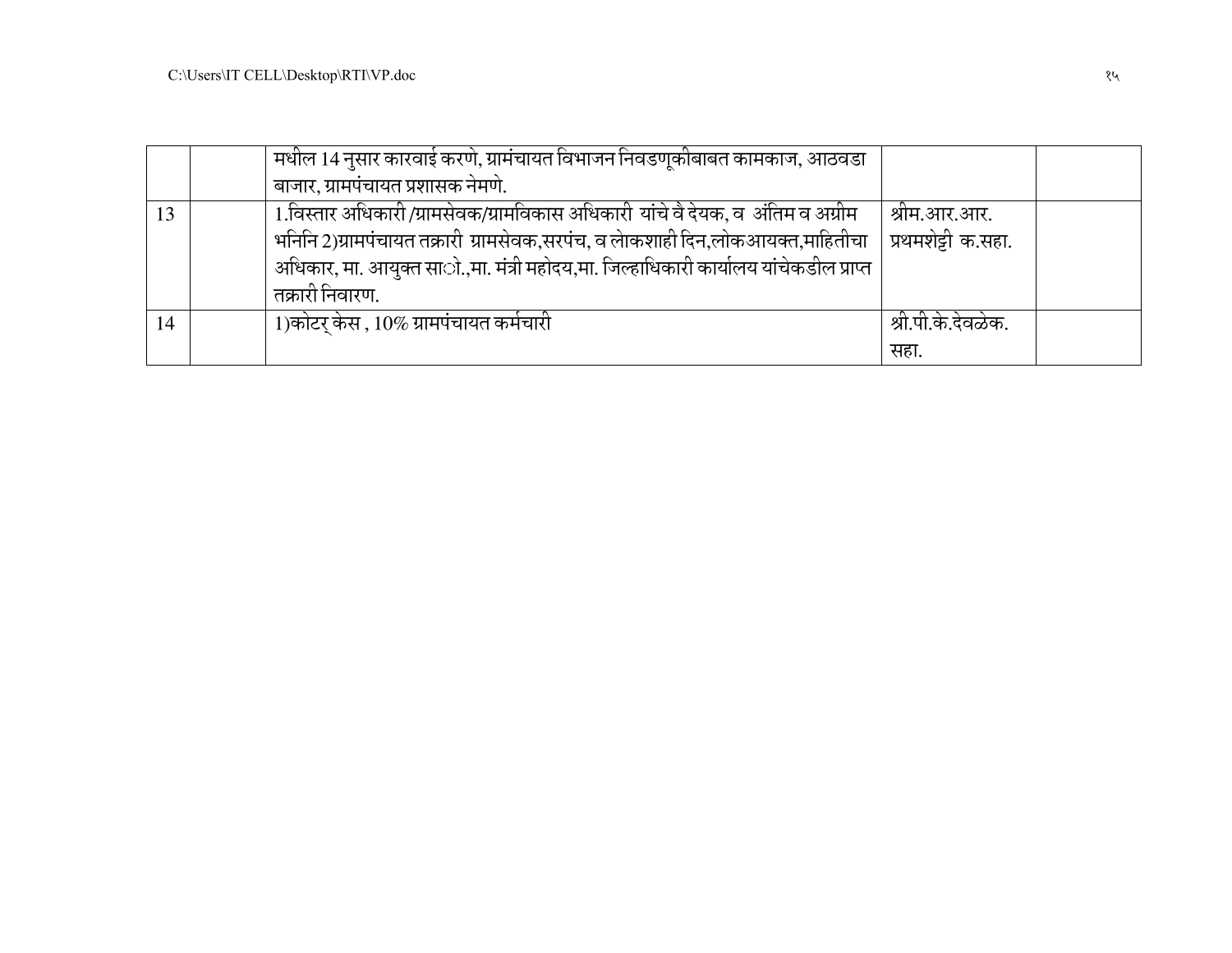## कलम $4(1)$  (अ)(vi)

## जिल्हा परिषद सोलापूर येथील ग्रामपंचायत विभाग कार्यालयामध्ये दस्तऐवजाची वर्गवारी

| अ.             | विषय                           | दस्तऐवजाचा        | प्रमुख बाबीचा तपशीलवार                    | सुरक्षित                |
|----------------|--------------------------------|-------------------|-------------------------------------------|-------------------------|
| क्र.           |                                | प्रकार नस्ती/     |                                           | ठेवण्याचा               |
|                |                                | मस्टर/            |                                           | कालावधी                 |
|                |                                | नोंदपुस्तक,व्हाउच |                                           |                         |
|                |                                | र इ.              |                                           |                         |
| 1              | आवक - जावक विषयक               | नांेदपुस्तक       | प्राप्त टपाल व बाहेरील टपाल               |                         |
|                |                                |                   | वाटप                                      |                         |
| $\overline{2}$ | आस्थापना विषयक                 | नस्ती             | कार्यालयीन कर्मचारी व                     |                         |
|                |                                |                   | ग्रामपंचायत विभागाकडील                    |                         |
|                |                                |                   | कर्मचा-यांची आस्थापना विषयक               |                         |
|                |                                |                   | कामकाज                                    |                         |
| $\overline{3}$ | जनसूविधा                       | नस्ती             | पंचायत समिती ग्रा.पं.स्तरावर              | $10$ वर्षे              |
|                |                                |                   | वाटप                                      |                         |
| $\overline{4}$ | नागरी सुविधा योजना             | नस्ती             | जिल्हा स्तरावरून ग्रा.पं.ना वाटप          | $10$ वर्षे              |
| 5.             | अल्पसंख्याक विकास योजना        | नस्ती             | जिल्हा स्तरावरून ग्रा.पं.ना वाटप          | $10$ वर्षे              |
| 6.             | ग्रा.प./ना वाटपा बाबत 50 टक्के | नस्ती             | पंचायत समीत स्तरावर ग्रा.पं. ना           | $\left 20\right.$ वर्षे |
|                |                                |                   | वाटप                                      |                         |
| $\overline{7}$ | 14 वा वित्त आयोग               | नस्ती             | ग्रामपंचायत स्तरावर लोकसंख्या व 30 वर्षे  |                         |
|                |                                |                   | क्षेत्रफळ या नुसार वाटप                   |                         |
| $\overline{8}$ | $\overline{15}$ वा वित्त आयोग  | नस्ती             | ग्रामपंचायत स्तरावर लेाकसंख्या व 30 वर्षे |                         |
|                |                                |                   | क्षेत्रफळ या नुसार वाटप                   |                         |

## कलम $4(1)$  (ब) (vii)

## सोलापूर येथील ग्रामपचायत कार्यालयाच्या परिणामकारक कामासाठी जनसामान्याशी सल्ला मसलत

## करण्याची व्यवस्था

| <u>अ.क्र.</u> | सल्लामसलताचा | कार्यप्रणालीचे | कोणत्या अधिनियमा/                      | पुनरावृत्तविज्ञाल |
|---------------|--------------|----------------|----------------------------------------|-------------------|
|               | विषय         |                | विस्तृत वर्णन   नियमा/ परीपत्रकाद्वारे |                   |
|               |              |                |                                        |                   |
|               |              | - ः निरंक ः -  |                                        |                   |

कलम $4(1)$  (ब) (viii)

नमुना (अ)

## सोलापूर येथील ग्रामपचायत कार्यालयाच्या समतीची यादी प्रकाशीत करणे

| <u>अ.क्र.</u> | समितीचे<br>नांव | समितीचे<br>सदस्य | समितीचे<br>उद्दीष्ट | किती वेळ<br>घेण्यात येते | सभा<br>जनसामान्यांसाठी<br>खुली आहे किंवा<br>नाही | सभचा<br>कार्यवृत्तांत<br>(उलब्ध) |
|---------------|-----------------|------------------|---------------------|--------------------------|--------------------------------------------------|----------------------------------|
|               |                 |                  | - ः निरंक ः -       |                          |                                                  |                                  |

## कलम $4(1)$  (ब) (viii)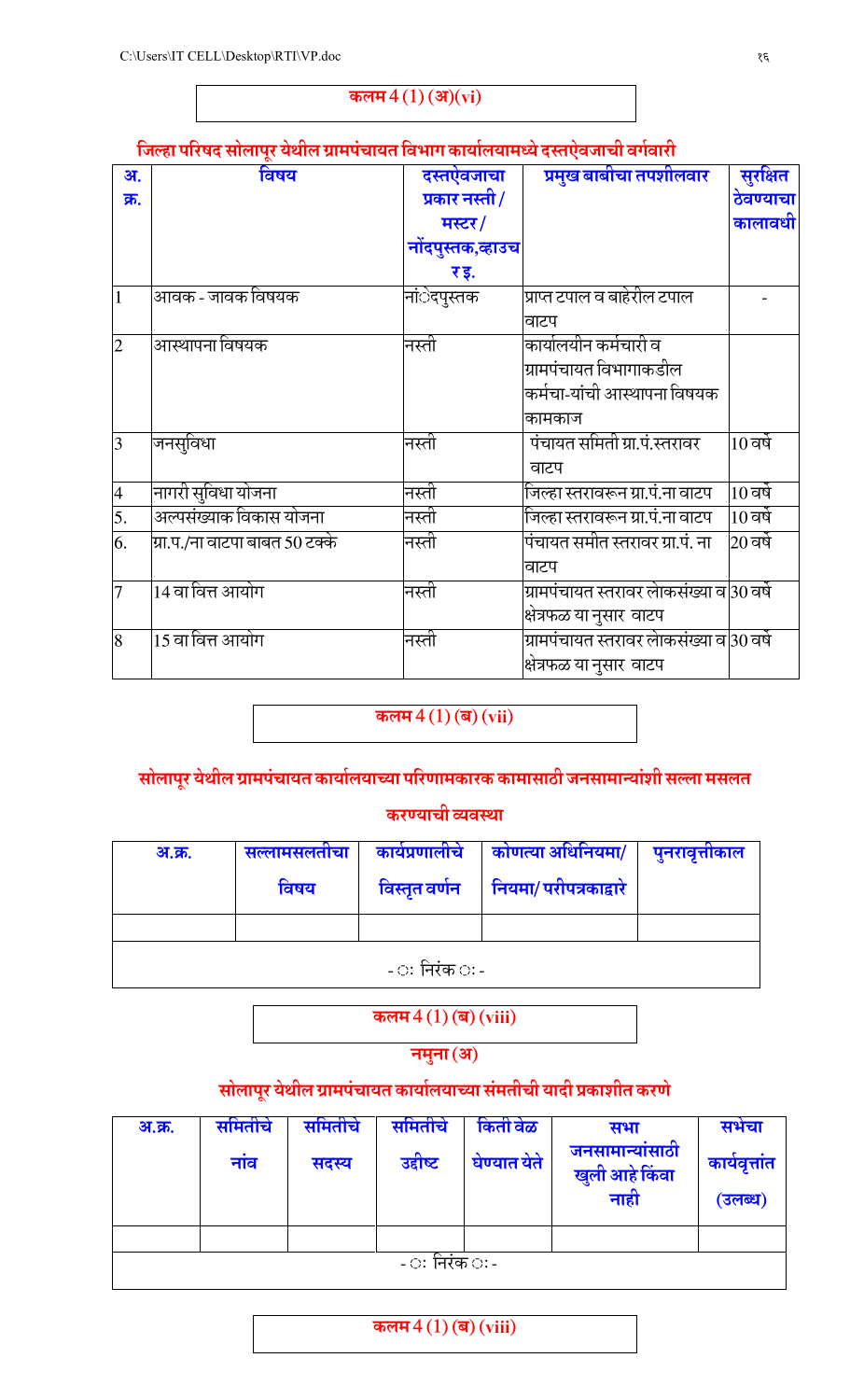## नमुना (ब)

## सोलापूर येथील ग्रामपंचायत कार्यालयाच्या अधिसभांची यादी प्रकाशीत करणे

| <u>अ.क्र.</u> | अधिसभेचे<br>नांव | सभेचे<br>सदस्य | सभेचे<br>उद्दीष्ट | किती वेला<br>घेण्यात येते | सभा<br>जनसामान्यांसाठी<br>खुली आहे किंवा<br>नाही | सभचा<br>कार्यवृत्तांत<br>(उपलब्ध) |
|---------------|------------------|----------------|-------------------|---------------------------|--------------------------------------------------|-----------------------------------|
|               |                  |                |                   |                           |                                                  |                                   |
|               |                  |                | - ः निरंक ः -     |                           |                                                  |                                   |

# कलम $4(1)$  (ब) (viii)

## नमुना (क)

## सोलापूर येथील ग्रामपचायत कार्यालयाच्या परिषदाची यादी प्रकाशीत करणे

| <u>अ.क्र.</u>        | परीषदेचे | परीषदेचे | परीषदेचे | किती वेळ     | सभा             | सभेचा         |  |  |  |  |  |
|----------------------|----------|----------|----------|--------------|-----------------|---------------|--|--|--|--|--|
|                      | नांव     | सदस्य    | उद्दीष्ट | घेण्यात येते | जनसामान्यांसाठी | कार्यवृत्तांत |  |  |  |  |  |
|                      |          |          |          |              | खुली आहे किंवा  | (उलब्ध)       |  |  |  |  |  |
|                      |          |          |          |              | नाही            |               |  |  |  |  |  |
|                      |          |          |          |              |                 |               |  |  |  |  |  |
| - ः निरंक <i>ः</i> - |          |          |          |              |                 |               |  |  |  |  |  |

## कलम $4(1)$  (ब) (viii)

## नमुना (ड)

## सोलापूर येथील ग्रामपचायत कार्यालयाच्या कोणत्याही सस्थेची यादी प्रकाशीत करणे

| <u>अ.क्र.</u> | संस्थेचे | संस्थेच | संस्थेचे      | किती वेळ     | सभा             | सभेचा         |
|---------------|----------|---------|---------------|--------------|-----------------|---------------|
|               | नाव      | सदस्य   | उद्दीष्ट      | घेण्यात येते | जनसामान्यांसाठी | कार्यवृत्तांत |
|               |          |         |               |              | खुली आहे किंवा  | (उलब्ध)       |
|               |          |         |               |              | नाही            |               |
|               |          |         | - ः निरंक ः - |              |                 |               |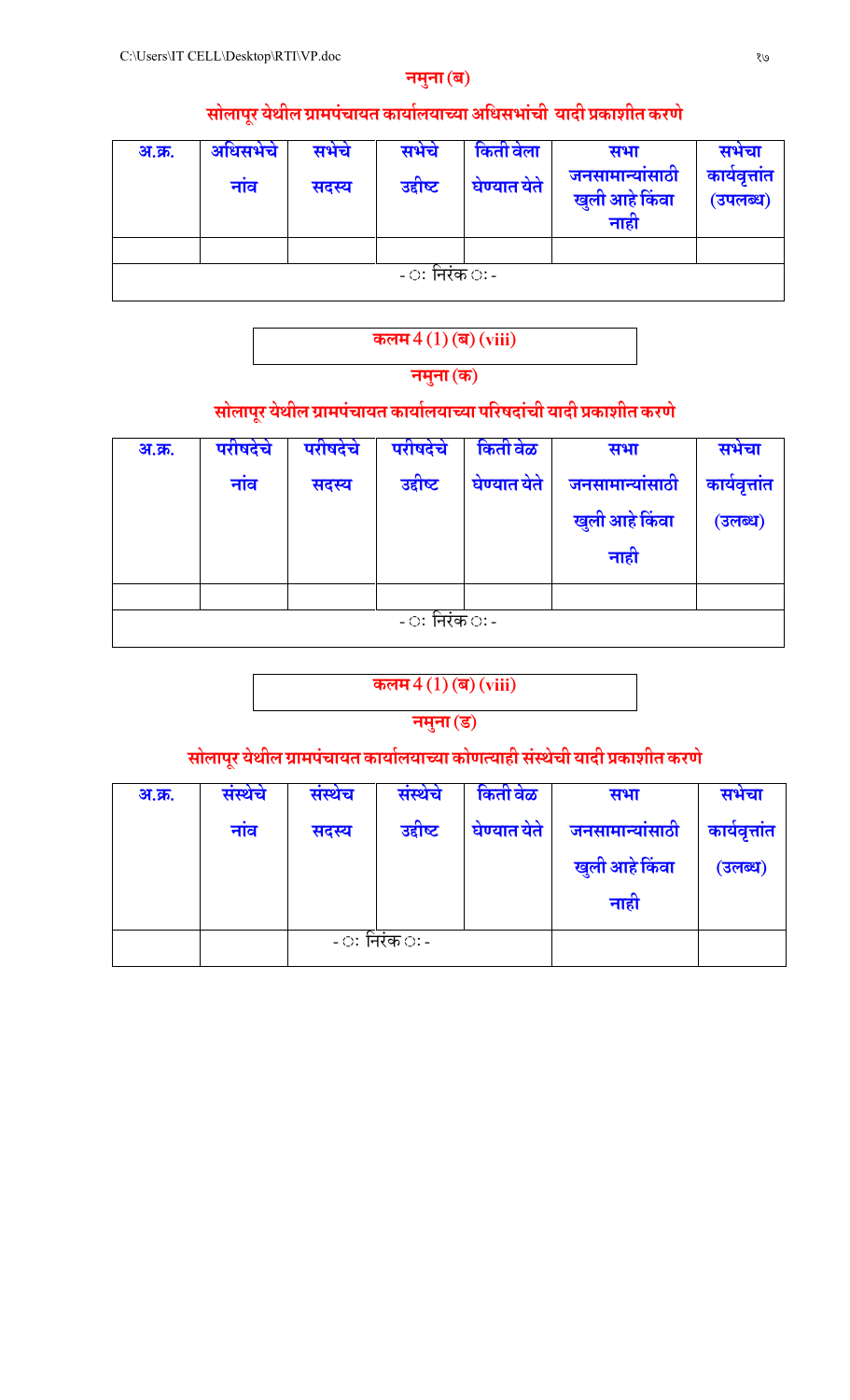कलम $4(1)$  (ब)  $(ix)$ 

## सोलापूर येथील ग्रामपचायत विभाग, जिल्हा परिषद, सोलापूर या कार्यालयातील अधिकारी व कर्मचारी याची नावे, पत्ते व त्याचे मासिक वेतन श्रेणी.

| अ.                          | पदनाम          | अधिकारी/कर्मचाऱ्यांचे   | वर्ग           | रुजू दिनांक    | दूरध्वनी क्र. | एकूण           |
|-----------------------------|----------------|-------------------------|----------------|----------------|---------------|----------------|
| क्र.                        |                | नांव                    |                |                | /फॅक्स/       | वेतन           |
|                             |                |                         |                |                | ईमेल          | मासिक          |
| $\mathbf{1}$                | $\overline{2}$ | 3                       | $\overline{4}$ | $\overline{5}$ | 6             | $\overline{7}$ |
| १.                          | उप.मु.का.अ     | श्रीम.सी.आर.पाटील       | $\mathbf{1}$   | 6.11.2017      | 2728036       | 76200          |
| २.                          | क.प्र.अ        | श्री.एस.ए.चेळेकर        | 3              | 20.05.2004     | 2728036       | 47600          |
| રૂ.                         | वि.अ.(सां)     | श्री.डी.आर.पवार         | $\overline{3}$ | 01.06.2018     | 2728036       | 73200          |
| $\mathbf{x}$                | व. सहा.        | श्रीम.एन.ए.शिरूरकर      | $\overline{3}$ | 04/12/2019     | 2728036       | 58500          |
| Ц.                          | व. सहा.        | श्री.जी.आर.पाटील        | $\overline{3}$ | 01.11.2014     | 2728036       | 30500          |
| ξ.                          | व.सहा.         | रिक्त                   |                |                |               |                |
| ७.                          | व. सहा.        | श्री.के.के.सय्यद        | $\overline{3}$ | 01.11.2014     | 2728036       | 30500          |
| $\mathcal{L}$ .             | व.सहा. लेखा    | श्री.पी.पी.भांडारकर     | 3              | 03/03/2020     | 2728036       | 30500          |
| ९.                          | क. सहा.        | श्रीम.आर.आर.प्रथमशेट्टी | 3              | 16.04.2008     | 2728036       | 30500          |
| १०.                         | क. सहा.        | श्रीम.एस.पी.पंगुडवाले   | 3              | 23.05.2006     | 2728036       | 30200          |
| $\frac{8}{3}$               | क. सहा.        | श्री.एम.डी.माने         | 3              | 07.10.1993     | 2728036       | 35300          |
| १२.                         | क. सहा.        | श्री.एस.ए.शेख           | 3              | 09.04.2012     | 2728036       | 35300          |
| १३.                         | क. सहा.        | श्री.पी.के.देवळे        | 3              | 02.05.1998     | 2728036       | 37600          |
| 88.                         | क.सहा.         | श्री.एन.एन.गायकवाड      | 3              | 01.01.2018     | 2728036       | 35400          |
| १५.                         | क.सहा.(ले)     | श्री.जी.आर.कांबळे       | 3              | 04.08.2006     | 2728036       | 27600          |
| $\xi$ .                     | वाहनचालक       | श्री.डी.ए.चव्हाण        | 3              | 01.09.2004     | 2728036       | 29300          |
| .99                         | परिचर          | श्रीम.एस.एम.पुजारी      | $\overline{4}$ | 21.08.2009     | 2728036       | 21600          |
| १८.                         | परिचर          | व्ही.एस. काळे           | $\overline{4}$ | 09.06.1997     | 2728036       | 31100          |
| $\mathcal{S}$               | परिचर          | श्री. के.आर.देशमुख      | $\overline{4}$ | 01.06.2019     | 2728036       | 19100          |
| $\overline{\mathfrak{d}}$ . | परिचर          | श्रीम.आर.एम.केकडे       | $\overline{4}$ | 20.08.2009     | 2728036       | 21000          |
| २१.                         | परिचर          | रिक्त                   |                |                |               |                |

कलम $4(1)$  (ब)  $(x)$ 

## जिल्हा परिषद सोलापूर येथील ग्रामपचायत कार्यालयाच्या अधिकारी व कर्मचाऱ्याची वेतनाची विस्तृत माहिती प्रकाशीत करणे

|                |           |                      |                |        |       | इतर अनुज्ञेय भत्ते |                |
|----------------|-----------|----------------------|----------------|--------|-------|--------------------|----------------|
|                |           | वेतन रूपये           | नियमित         |        |       | प्रसंगानुसा        | विशेष (जसे     |
| अ.क्र.         | वर्ग      | श्रेणी               | महागाई घरभाड़े |        | शहर   | र (जसे             | प्रकेल्प भत्ता |
|                |           |                      | भत्ता          | भत्ता, | भत्ता | प्रवास             | प्रशिक्षण      |
|                |           |                      |                |        |       | भत्ता)             | भत्ता)         |
| $\mathbf{1}$   | वर्ग -1   | S 20                 | 22%            | 16     | 120   | 400                |                |
| 2              | वर्ग-2    |                      |                |        |       |                    |                |
| $\overline{3}$ | विर्ग $3$ | $8)$ S 1-            | 17             | 16     | 120   | 400                |                |
|                |           | S 3<br>२)            |                |        |       |                    |                |
|                |           | 3) S6                |                |        |       |                    |                |
|                |           | $x)$ S 7             |                |        |       |                    |                |
|                |           | $4)$ S 8             |                |        |       |                    |                |
|                |           | S 13<br>$\epsilon$ ) |                |        |       |                    |                |
|                |           | 9) S14               |                |        |       |                    |                |
|                |           | S 20<br>$\zeta$      |                |        |       |                    |                |

ं उपमुख्य कार्याकारी अधिकारी (ग्रापं.) जिल्हा परिषद, सोलापूर.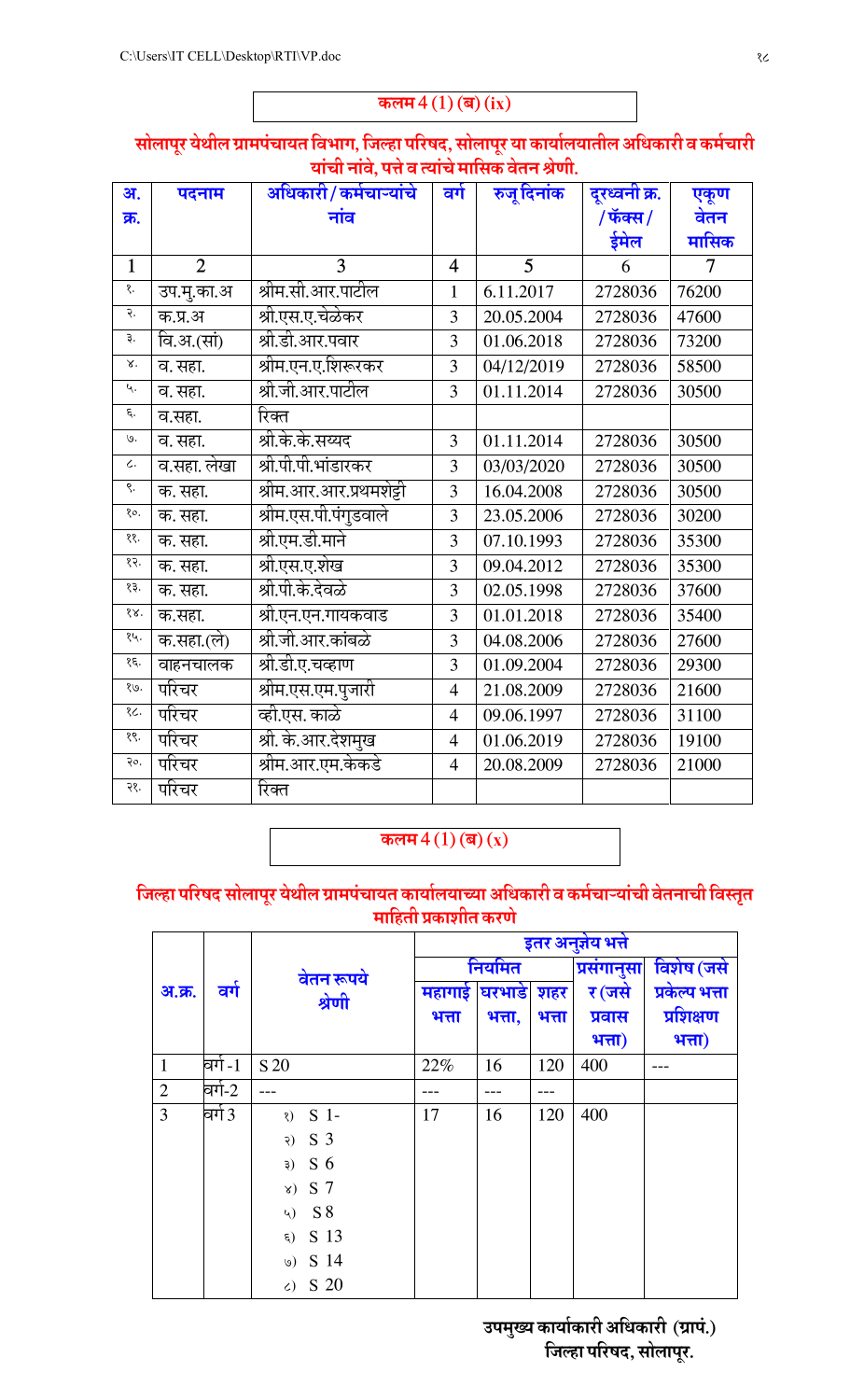| अ.             | अंदाजपत्रकिय शीर्षाचे वर्णन                                                                     | अनुदान   | नियोजित               | अधिक     | अभि   |
|----------------|-------------------------------------------------------------------------------------------------|----------|-----------------------|----------|-------|
| क्र.           |                                                                                                 | लाखात    | वापर (क्षेत्र व       | अनुदान   | प्राय |
|                |                                                                                                 |          | कामाचा                | अपेक्षित |       |
|                |                                                                                                 |          |                       |          |       |
|                |                                                                                                 |          | तपशिल)                | असल्यास  |       |
|                |                                                                                                 |          |                       | रूपयात   |       |
| 1.             | जनसूविधा योजना                                                                                  | 10.00    |                       |          |       |
| $\overline{c}$ | नागरी सुविधा योजना                                                                              | 10.00    |                       |          |       |
| 3              | 36040 स्थानिक संस्था व पंचायत राज संस्था यांना नुकिसान भरपाई व अभिअस्तांकित रक्कमा देणेसाठी     |          | $500.00$  तालुका स्तर |          |       |
|                | अनुदान 200 इतर संकिर्ण नुकसान भरपाईचे अभिअस्तांकित रक्कमा देणे (01)(06) यात्रा स्थाळाचा         |          | ग्रा.पं.स्तर          |          |       |
|                | विकास                                                                                           |          |                       |          |       |
| $\overline{4}$ | राज्य कृती आराखडा लोक प्रतिनिधीचे प्रशिक्षण                                                     | 0.00     | तालुका स्तर           |          |       |
|                |                                                                                                 |          | ग्रा.पं. स्थर         |          |       |
| 5              | 36040 स्थानिक संस्था व पंचायत राज संस्था यांना नुकिसान भरपाई व अभिअस्तांकित रक्कमा देणेसाठी     | अघाप     |                       |          |       |
|                | अनुदान 200 इतर संकिर्ण नुकसान भरपाईचे अभिअस्तांकित रक्कमा देणे (01)(011) जकात करा ऐवजी          | अप्राप्त |                       |          |       |
|                | ग्रा.पं.ना नुकसान भरपाई अनुदान                                                                  |          |                       |          |       |
| 6.             | $2053$ जिल्हा प्रशासन 093 जिल्हा आस्थापना -------- (07) (01) ग्राम पंचायतीचे सरपंचा यांना मानधन | 10.64    | ग्रा.पं. स्तरावर      |          |       |
|                | व सरपंच यांना बैठक भत्ता व कर्मचारी किमान वेतनासाठी अनुदान 41 सहाय्यक अनुदान                    |          |                       |          |       |
| 7.             | अ) सरपंच अनुदान वि सदस्य बैठक भत्ता अनुदान                                                      |          | पंचायत समिती          |          |       |
|                |                                                                                                 |          | व ग्रा.पं. स्तरावर    |          |       |
| 8.             | ब) ग्रा. पं. कर्मचारी यांना किमान वेतन देणेसाठी आवश्यक रक्कमेचा 50 टक्के शासकीय हिस्सा          | 51.61    | पंचायत समिती          |          |       |
|                |                                                                                                 |          | व ग्रा.पं. स्तरावर    |          |       |

(रू.लाखात)

• अनुदानाचा वितरणाच्या प्रतीचे प्रकाशन

अंदाजपत्रकाचा प्रतीचे प्रकाशन

करणे.

जिल्हा परिषद सोलापूर येथील ग्रामपंचायत कार्यालयाचे मंजूर अंदाजपत्रक व खर्चाचा तपशिल यिांची विस्तृत माहिती प्रकाशी

कलम $4(1)$ (ब)  $(xi)$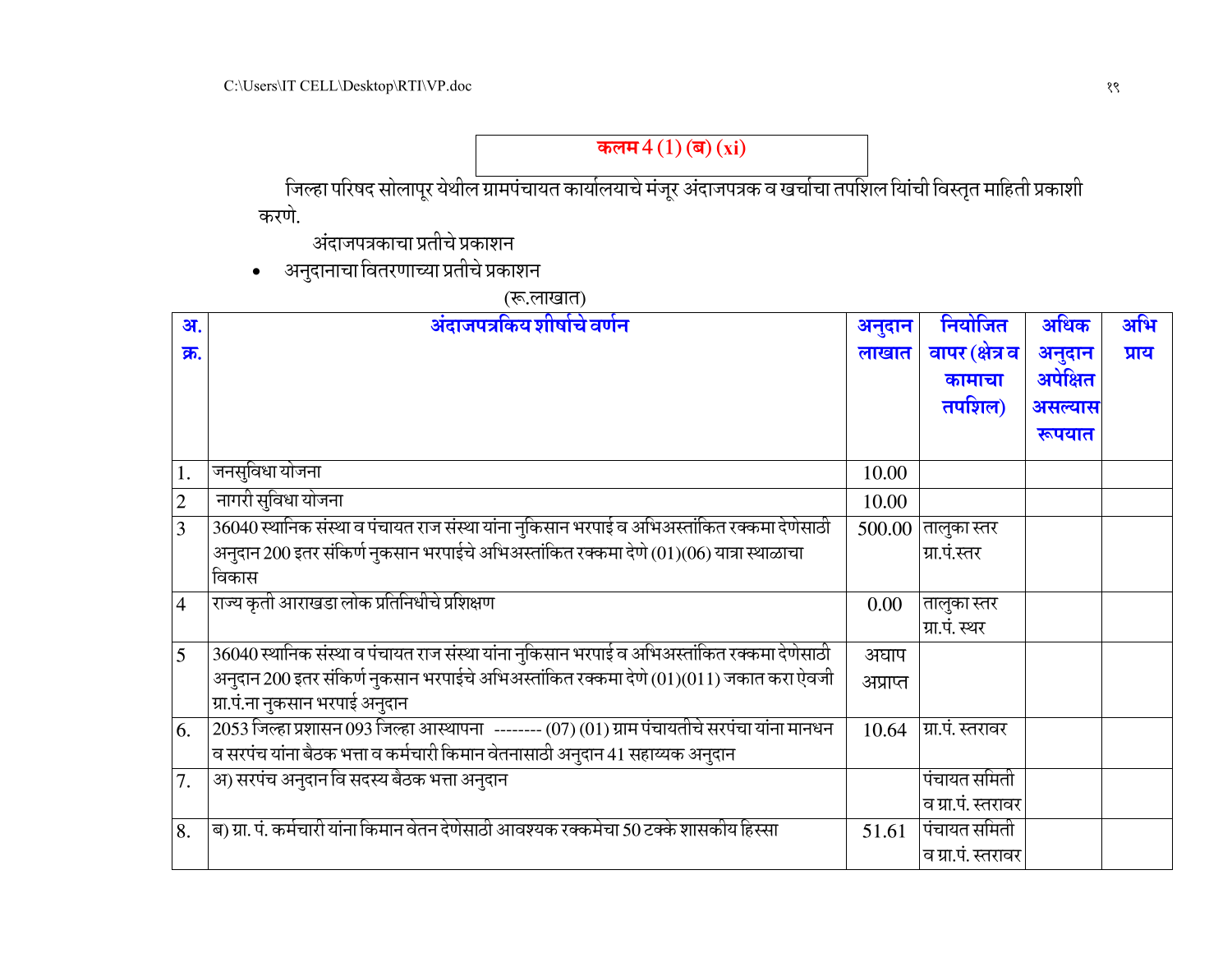## कलम $4(1)$  (ब) (xii)

## नमुना (अ)

# जिल्हा परिषद सोलापूर येथील ग्रामपचायत कार्यालयातील अनुदान वाटपाच्या कार्यक्रमाची कार्यपद्धती 2004-2005 या वर्षासाठी प्रकाशीत करणे.

- कार्यक्रमाचे नांव :- निरंक
- लाभार्थीच्या पात्रता संबंधीच्या अटी व शर्ती
- लाभ मिळण्यासाठीच्या अटी
- लाभ मिळण्यासाठीची कार्यपद्धती
- पात्रता ठरविण्यासाठी आवश्यक असलेले कागदपत्र
- कार्यक्रमामध्ये मिळणाऱ्या लाभाची विस्तृत माहिती
- अनुदान वाटपाची कार्यपद्धती
- सक्षम अधिकाऱ्याचे पदनाम
- विनंती अर्जासोबत लागणारे शुल्क
- इतर शुल्क
- विनंती अर्जाचा नमुना
- सोबत जोडणे आवश्यक असलेल्या कागदापत्रांची यादी (दस्तऐवज / दाखले)
- जोड कागदपत्राचा नमुना
- कार्यपद्धती संदर्भात तक्रार निवारणासाठी संबंधित अधिकाऱ्यांचे पदनाम
- तपशिलवार व प्रत्येक स्तरावर उपपलब्ध निधी (उदा. जिल्हा पातळी, तालुका पातळी, गाव पातळी)
- लाभार्थीचा यादी खालिल नमुन्यात.

कलम $4(1)$  (ब)  $(xii)$ 

नमुना (ब)

## जिल्हा परिषद सोलापूर येथील ग्रामपचायत कार्यालयातील अनुदान कार्यक्रमाअतर्गत लाभार्थीची विस्तृत

## माहिती प्रकाशीत करणे

योजना / कार्यक्रमाचे नांव ः-

| <u>अ.क्र.</u> | लाभाथीचे नाव व पत्ता | अनुदान/लाभ यांची | निवड पात्रतंच | अभिप्राय |
|---------------|----------------------|------------------|---------------|----------|
|               |                      | रक्कम/स्वरूप     | निकष          |          |
|               |                      | निरक             |               |          |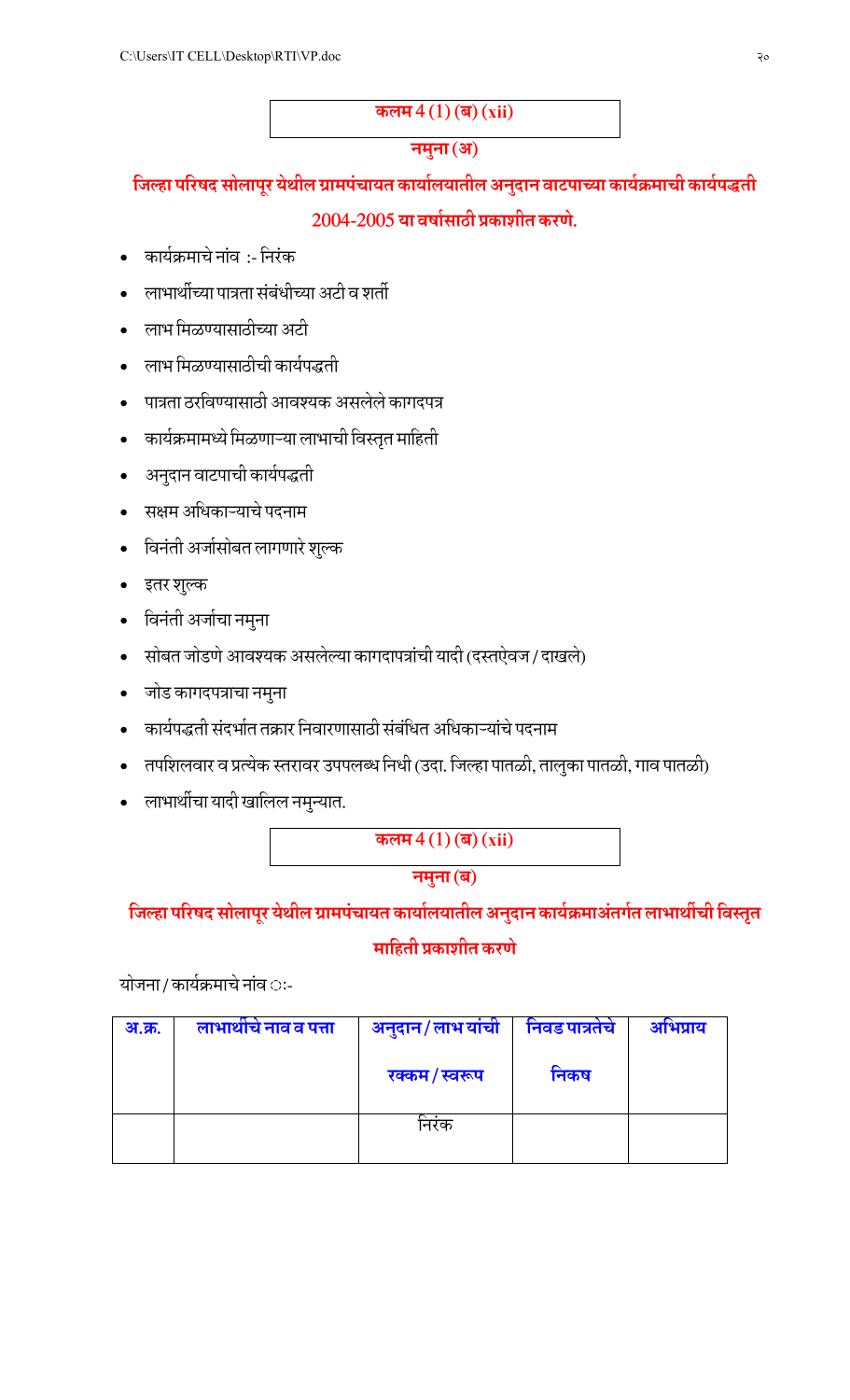| कलम $4(1)$ (ब) (xiii) |
|-----------------------|
| नमुना (ब)             |

## सोलापूर येथील ग्रामपंचायत कार्यालयातील मिळणाऱ्या / सवलतीचा परवाना यांची चालू वर्षाची

## तपशिलवार माहिती

| अ.क्र | परवाना        | परवान्याचे | परवा   | दिनाका | दिनाका | साधारण | परवान्याची |  |  |  |  |
|-------|---------------|------------|--------|--------|--------|--------|------------|--|--|--|--|
|       | धारकाचे       | प्रकार     | ना     | पासून  | पर्यंत | अटी    | विस्तृत    |  |  |  |  |
|       | नाव           |            | क्रमाक |        |        |        | माहिती     |  |  |  |  |
|       |               |            |        |        |        |        |            |  |  |  |  |
|       |               |            |        |        |        |        |            |  |  |  |  |
|       | - ः निरंक ः - |            |        |        |        |        |            |  |  |  |  |

## कलम $4(1)$  (ब)  $(xiv)$

## सोलापूर येथील ग्रामपंचायत विभाग, जिल्हा परिषद, सोलापूर या कार्यालयातील माहितीचे इलेक्ट्रॅनीक स्वरूपात साठविलेली माहिती प्रकाशीत करणे, चालू वर्षाकरिता.

| <u>अ.क्र.</u> | दस्तएवजाचा<br>प्रकार | ावषय | काणत्या<br>$\sim$<br>इलेक्ट्रानिक<br>नमन्यात | माहता<br>मिळविण्याची<br>पध्दता | जबाबदार<br>व्यक्ता |
|---------------|----------------------|------|----------------------------------------------|--------------------------------|--------------------|
|               |                      |      |                                              |                                |                    |
|               |                      |      |                                              |                                |                    |

टेप

- फिल्म
- सिडी
- प्लॉफी
- इतर कोणत्याही स्वरुपात

## कलम $4(1)$ (ब) $(xv)$

## सोलापूर येथील ग्रामपंचायत विभाग, जिल्हा परिषद, सोलापूर या कार्यालयाती उपलब्ध सुविधाचा तक्ता प्रकाशीत करणे.

- भेटण्याच्या वेळे संदर्भात माहिती -
- वेबसाईट विषयी माहिती --
- कॉलसेंटर विषयी माहिती --
- अभिलेख तपासणीसाठी उपलब्ध सुविधांची माहिती ज्ञ्
- कामाच्या तपासणीसाठी उपलब्ध सुविधांची माहिती.-
- नमुने मिळण्याबाबत उपलब्ध माहिती. --
- सूचना फलकांची माहिती. --
- ग्रंथालय विषयी माहिती. --

| अ.   | सुविधेचा प्रकार | वेळ         | कायपध्दता  | ठिकाण      | जबाबदार      | तक्रार       |
|------|-----------------|-------------|------------|------------|--------------|--------------|
| क्र. |                 |             |            |            | व्यक्ती      | निवारण       |
|      |                 |             |            |            | कमचारी       |              |
|      | भेटण्याच्या वळ  | दुपारी 2 ते | जिल्हास्तर | ग्रामपचायत | उपमुख्य      | उपमुख्य      |
|      | संदर्भात माहिती | 3 या वेळेत  |            | विभाग      | कायकारा      | कार्यकारो    |
|      |                 |             |            |            | अधिकारी      | अधिकारी      |
|      |                 |             |            |            | (ग्रामपचायत) | (ग्रामपचायत) |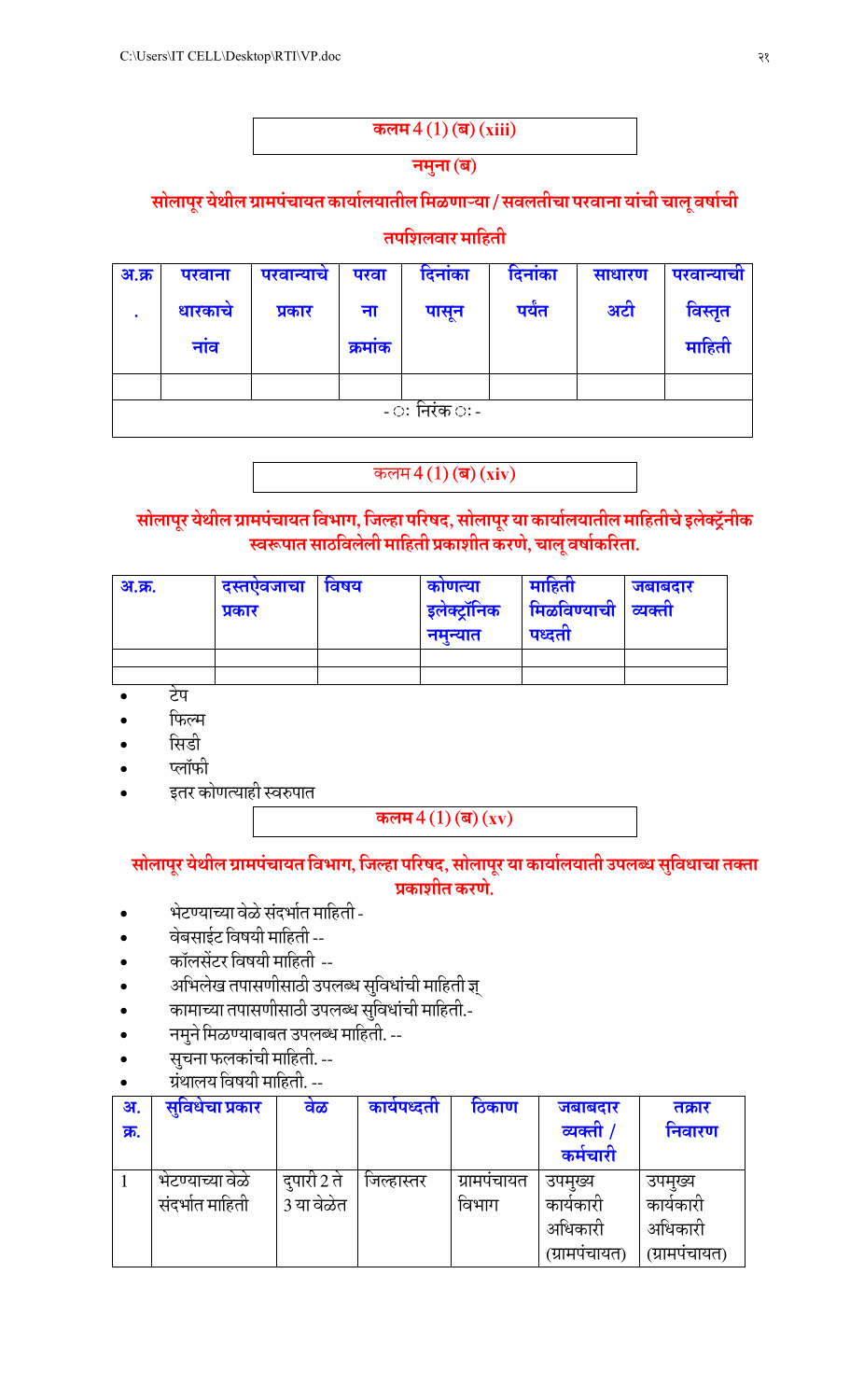## कलम $4(1)$  (ब)  $(xvi)$

## सोलापूर येथील ग्रामपंचायत विभाग, जिल्हा परिषद, सोलापूर या कार्यालयातील शासकिय माहिती अधिकारी/ सहाय्यक शासकीय माहिती अधिकारी / अपिलीय प्राधिकारी (तेथील लोक प्राधिकारीच्या कार्यक्षेत्रातील) यांची विस्तृत माहिती प्रकाशीत करणे.

#### शासकिय माहिती अधिकारी अ.

| अ.   | शासकिय माहिती           | पदनाम   | कार्यक्षेत्र | $\mid$ पत्ता / फोन | डे-मेल                   | ्अपिलीय प्राधिकारी    |
|------|-------------------------|---------|--------------|--------------------|--------------------------|-----------------------|
| क्र. | अधिकारीचे नं <b>ा</b> व |         |              |                    |                          |                       |
|      | श्रा.एस.ए.चेळेकर        | कोनष्ठ  | जिल्हा       | जि.प.सोलापुर       | $\overline{\phantom{0}}$ | उप््ख्य कार्यकारो     |
|      |                         | प्रशासन | स्तरावर      | 2728036            |                          | अधिकारी (ग्रामपंचायत) |
|      |                         | अधिकारी |              |                    |                          | जि.प.सोलापुर          |

#### सहाय्यक शासकिय माहिती अधिकारी ब.

| अ.   | सहाय्यक शासकिय         | पदनाम | कार्यक्षेत्र             | पत्ता / फोन | - मल |
|------|------------------------|-------|--------------------------|-------------|------|
| क्र. | । माहिती अधिकारचे नांव |       |                          |             |      |
| -    | $\sim$                 |       | $\overline{\phantom{a}}$ | ۰           |      |

#### अपिलीय अधिकारी क.

| अ.   | अपिलीय अधिकारीचे  | पदनाम         | कार्यक्षेत्र | पत्ता / | डे-मेल | यांच्या अधिनस्त   |
|------|-------------------|---------------|--------------|---------|--------|-------------------|
| क्र. | नाव               |               |              | फोन     |        | शासकीय माहिती     |
|      |                   |               |              |         |        | अधिकारी           |
|      | श्रीम.सी.आर.पाटील | उप्ूख्य       | जिल्हा व     | जि.प.   |        | कनिष्ठ प्रशासन    |
|      |                   | कायकारा       | तालुका       | सोलापूर |        | अधिकारी           |
|      |                   | अधिकारी       |              |         |        | ग्रामपंचायत विभाग |
|      |                   | (ग्रामपंचायत) |              |         |        | जि.प. सोलापूर     |
|      |                   | जि.प.सोलापूर  |              |         |        |                   |

कलम  $4(1)$  (ब)  $(xvii)$ 

## जिल्हा परिषद सोलापूर येथील ग्रामपंचायत कार्यालयातील प्रकाशीत माहीती

कलम $4(1)$ (क)

सर्वसामान्य लोकांशी संबंधित महत्वाचे निर्णय व धारेणे यांची यादी प्रकाशना करिता तयार करणे व वितरीत करणे.